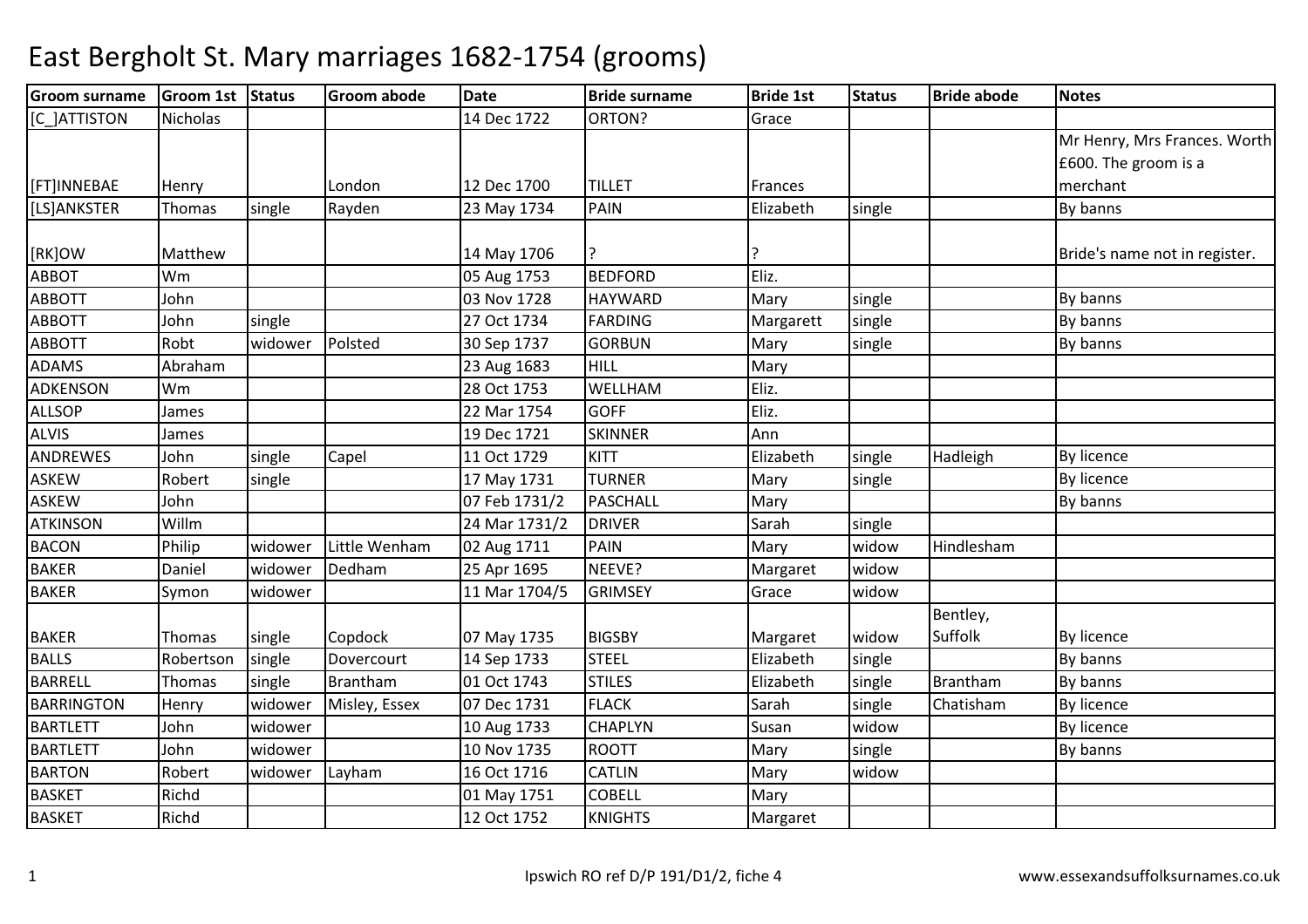| <b>Groom surname</b> | Groom 1st Status |         | <b>Groom abode</b> | <b>Date</b>    | <b>Bride surname</b> | <b>Bride 1st</b> | <b>Status</b> | <b>Bride abode</b> | <b>Notes</b>               |
|----------------------|------------------|---------|--------------------|----------------|----------------------|------------------|---------------|--------------------|----------------------------|
| <b>BASKET</b>        | Henry            |         |                    | 08 Feb 1753    | <b>WOOLLANER</b>     | Grace            |               |                    |                            |
| <b>BATTLE</b>        | Edward           | single  |                    | 25 Sep 1701    | CH_[SF]_[D_]*[G_]    | Ann              |               |                    |                            |
| <b>BATTLE</b>        | Edward           |         |                    | 17 Feb 1706/7  | <b>MARKS</b>         | Elizabeth        |               |                    |                            |
| <b>BEACH</b>         | William          | single  | Brantham           | 24 Oct 1745    | <b>GRIMSEY</b>       | Judith           | single        | Brantham           | By banns                   |
| <b>BEAN</b>          | John             | single  |                    | 20 Feb 1737/8  | <b>PURSLEY</b>       | Elizabeth        | single        |                    | By banns                   |
| <b>BECKWITH</b>      | Jno              |         |                    | 07 Nov 1753    | <b>HAZELTON</b>      | Martha           |               |                    |                            |
| <b>BENIT</b>         | Francis          |         | Barfield           | 10 Oct 1745    | <b>TILLET</b>        | Sarah            |               | Barfield           | By banns                   |
| <b>BERRY</b>         | Benjamin         | single  | Bedingfield        | 14 Apr 1700    | <b>ELLIS</b>         | Mary             | single        | Bedingfield        | Not worth £600             |
| <b>BERRY</b>         | Joseph           |         |                    | 16 Apr 1750    | REDGRAVE             | Ann              |               |                    |                            |
| <b>BETTS</b>         | Edwd             |         | Harden?            | 02 Jan 1723/4  | <b>COOPER</b>        | Martha           |               |                    |                            |
| <b>BICKWORTH</b>     | Jacob            |         |                    | 04 May 1738    | <b>KEEBLE</b>        | Elizabeth        | single        |                    | By banns                   |
|                      |                  |         |                    |                |                      |                  |               | Stratford,         |                            |
| <b>BIGSBY</b>        | Nicholas         |         | Thorp              | 27 Sep 1713    | <b>WEST</b>          | Rose             | single        | Suffolk            |                            |
| <b>BIGSBY</b>        | Daniel           | single  | Nayland            | 20 Mar 1738/9  | <b>WILLIAMS</b>      | Elizabeth        | single        |                    | <b>By licence</b>          |
| <b>BINES</b>         | Joseph           | single  |                    | 03 Dec 1738    | <b>WHITE</b>         | Elizabeth        | single        |                    | By banns                   |
| <b>BINES</b>         | Wm               |         |                    | 27 Feb 1749/50 | <b>COLE</b>          | Mary             |               |                    |                            |
| <b>BISHOPP</b>       | Abraham          |         |                    | 21 Dec 1712    | <b>BRET</b>          | Elizabeth        |               |                    |                            |
| <b>BLAYSBY</b>       | John             | single  | Tattingston        | 10 Oct 1733    | <b>KING</b>          | Elizabeth        | single        |                    | By banns                   |
| <b>BLOSS</b>         | Joseph           | single  |                    | 21 Jan 1741/2  | <b>GLADDEN</b>       | Sarah            | single        | Brantham           | By banns                   |
| <b>BLUMLY</b>        | Robt             |         |                    | 03 Dec 1724    | <b>CLARK</b>         | Elizabeth        | single        |                    |                            |
| <b>BOON</b>          | John             |         |                    | 19 Jun 1686    | <b>COOK</b>          | Katharine        |               |                    |                            |
| <b>BORRET</b>        | Jacob            |         |                    | 02 Jan 1753    | LAWRENCE             | Eliz.            |               |                    |                            |
| <b>BOTWRIGHT</b>     | Phineas          | widower | Claydon            | 18 Jul 1729    | <b>DICKERSON</b>     | Susan            | single        | Claydon            |                            |
| <b>BRACKETT</b>      | John             | widower | Roydon             | 30 Nov 1710    | <b>BRANSON</b>       | Mary             | widow         | <b>Brantham</b>    |                            |
|                      |                  |         | St. Margaret,      |                |                      |                  |               | St. Peter,         | By licence. The groom is a |
| <b>BRASIER</b>       | Joseph           |         | Ipswich            | 06 May 1699    | <b>HUNNIBALL</b>     | Elizabeth        | single        | Ipswich            | tanner                     |
| <b>BRETT</b>         | Richd            | single  |                    | 22 Oct 1734    | <b>PICKIS</b>        | Abigail          | single        |                    | By banns                   |
| <b>BUG</b>           | Thomas           | single  | <b>Brantham</b>    | 09 Oct 1737    | <b>FULLER</b>        | Elizabeth        | single        | Brantham           | By licence                 |
| <b>BULL</b>          | Usher            | single  | London             | 04 Nov 1725    | <b>DUNCOMB</b>       | Frances          | single        |                    |                            |
| <b>BUMSTEAD</b>      | Samuel           | widower |                    | 29 May 1692    | <b>HOLMES</b>        | Elizabeth        | single        |                    |                            |
| <b>BUNNELL</b>       | Willm            | single  |                    | 19 Oct 1739    | <b>EDWARDS</b>       | Ann              | widow         |                    | By banns                   |
| <b>BURCH</b>         | Jno              |         |                    | 12 Jun 1751    | <b>HAUKS</b>         | Eleanor          |               |                    |                            |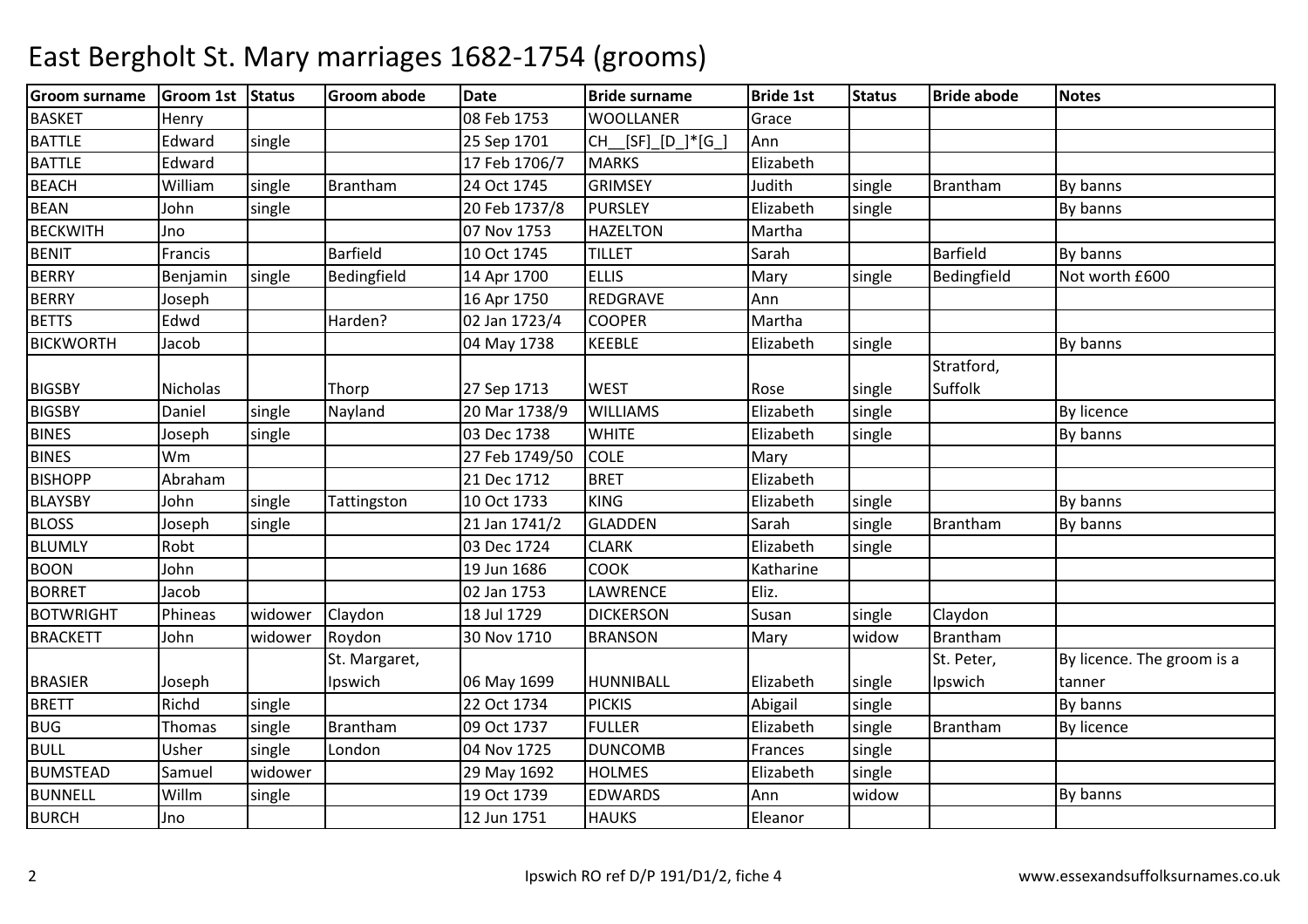| <b>Groom surname</b> | Groom 1st Status |         | <b>Groom abode</b> | <b>Date</b>   | <b>Bride surname</b> | <b>Bride 1st</b> | <b>Status</b> | <b>Bride abode</b> | <b>Notes</b>                  |
|----------------------|------------------|---------|--------------------|---------------|----------------------|------------------|---------------|--------------------|-------------------------------|
| <b>BURGESS</b>       | James            | widower | Wicks, Essex       | 07 Dec 1742   | <b>BUTCHER</b>       | Ann              | single        | Wicks, Essex       | <b>By licence</b>             |
| <b>BUTCHER</b>       | Daniel           |         | Houghton           | 30 Apr 1696   | GREENLEEVE           | Mary             |               |                    |                               |
| <b>BUTCHER</b>       | Willm            | single  | Oakeley            | 01 Dec 1735   | <b>STILES</b>        | Martha           | single        | Oakeley            | <b>By licence</b>             |
| <b>BUXTON</b>        | Willm            | widower | Sudbury            | 29 Oct 1736   | <b>STOW</b>          | Susannah         |               |                    | By licence                    |
| <b>BYNES</b>         | Robt.            |         |                    | 05 Feb 1751/2 | <b>PROOME</b>        | Mary             |               |                    |                               |
| CAGE                 | Robert           |         |                    | 07 Oct 1711   | <b>HEATH</b>         | Elizabeth        |               |                    |                               |
| <b>CARTER</b>        | George           |         |                    | 05 Dec 1714   | <b>RUFFLES</b>       | Elizabeth        |               |                    |                               |
| <b>CARTER</b>        | John             | widower | Nayland            | 09 Dec 1723   | <b>STORY</b>         | Hannah           |               |                    |                               |
|                      |                  |         | Dovercourt,        |               |                      |                  |               |                    |                               |
| <b>CARTER</b>        | Philip           | widower | Essex              | 28 Feb 1737/8 | ARGENT               | Elizabeth        | single        |                    | <b>By licence</b>             |
| <b>CARTER</b>        | John             | single  |                    | 16 May 1742   | KERRIDGE             | Martha           | single        |                    | By banns                      |
|                      |                  |         |                    |               |                      |                  |               |                    | Mr Joseph Chaplin, Mrs Mary   |
| <b>CHAPLIN</b>       | Joseph           | widower | London             | 24 Oct 1694   | <b>PARKER</b>        | Mary             | single        |                    | Parker                        |
| <b>CHAPLIN</b>       | Edmd             |         |                    | 16 Oct 1750   | <b>KEEBLE</b>        | Eliz.            |               |                    |                               |
| <b>CHAPMAN</b>       | Jonathan         | single  | Elmstead           | 18 Jan 1741/2 | <b>GRIMSEY</b>       | Jane             | single        |                    | By banns                      |
| <b>CHURCH</b>        | Robert           | single  |                    | 03 Oct 1736   | <b>COOK</b>          | Mary             | single        |                    | By banns                      |
| <b>CLARK</b>         | Thomas           | single  |                    | 31 Oct 1740   | <b>BU[XR]TON</b>     | Elizabeth        | single        |                    |                               |
| <b>CLARK</b>         | Thos             |         |                    | 24 Jan 1747/8 | <b>COOK</b>          | Mary             |               |                    |                               |
| <b>CLAY</b>          | John             |         |                    | 16 Dec 1735   | <b>DUNCOMB</b>       | Mary             | single        |                    | By banns                      |
| CLE ARY              | William          | widower |                    | 08 Jul 1725   | <b>POTTER</b>        | Elizabeth        | widow         | Ipswich            |                               |
| <b>CLERK</b>         | Joseph           | widower |                    | 13 Dec 1687   | <b>ALDAM</b>         | Sarah            | single        |                    |                               |
|                      |                  |         |                    |               |                      |                  |               |                    |                               |
| <b>CLERK</b>         | Joseph           |         |                    | 06 Aug 1700   | <b>ESTECK</b>        | Elizabeth        |               |                    | The groom is a poor labourer  |
| <b>COBELL</b>        | Thos             |         |                    | 25 Feb 1750/1 | <b>GLANFIELD</b>     | Sarah            |               |                    |                               |
| COE                  | William          | single  |                    | 01 Jun 1707   | <b>TRUSLEY</b>       | Sarah            | single        | Ipswich            | <b>By licence</b>             |
| <b>COLEMAN</b>       | Samuel           | single  |                    | 27 Oct 1724   | <b>TURNER</b>        | Sarah            | single        |                    |                               |
| <b>COLLINS</b>       | Edwd             |         |                    | 15 Oct 1752   | <b>CHISNALL</b>      | Sarah            |               |                    |                               |
| <b>COMAN</b>         | John             | widower |                    | 24 Aug 1722   | <b>KERRY</b>         | Elizabeth        |               | Hindlesham         |                               |
| <b>CONINGESBURY</b>  | Humphry          |         |                    | 23 Apr 1682   | <b>BIRCH</b>         | Sarah            |               |                    |                               |
|                      |                  |         |                    |               |                      |                  |               |                    | By banns. Bride's surname not |
| <b>COOK</b>          | Thomas           | single  |                    | 07 Jul 1733   |                      | Mary             |               |                    | in register.                  |
| <b>COOK</b>          | Henry            | single  | Little Horsely     | 06 Jan 1736/7 | <b>BIRD</b>          | Ann              | single        |                    | By licence                    |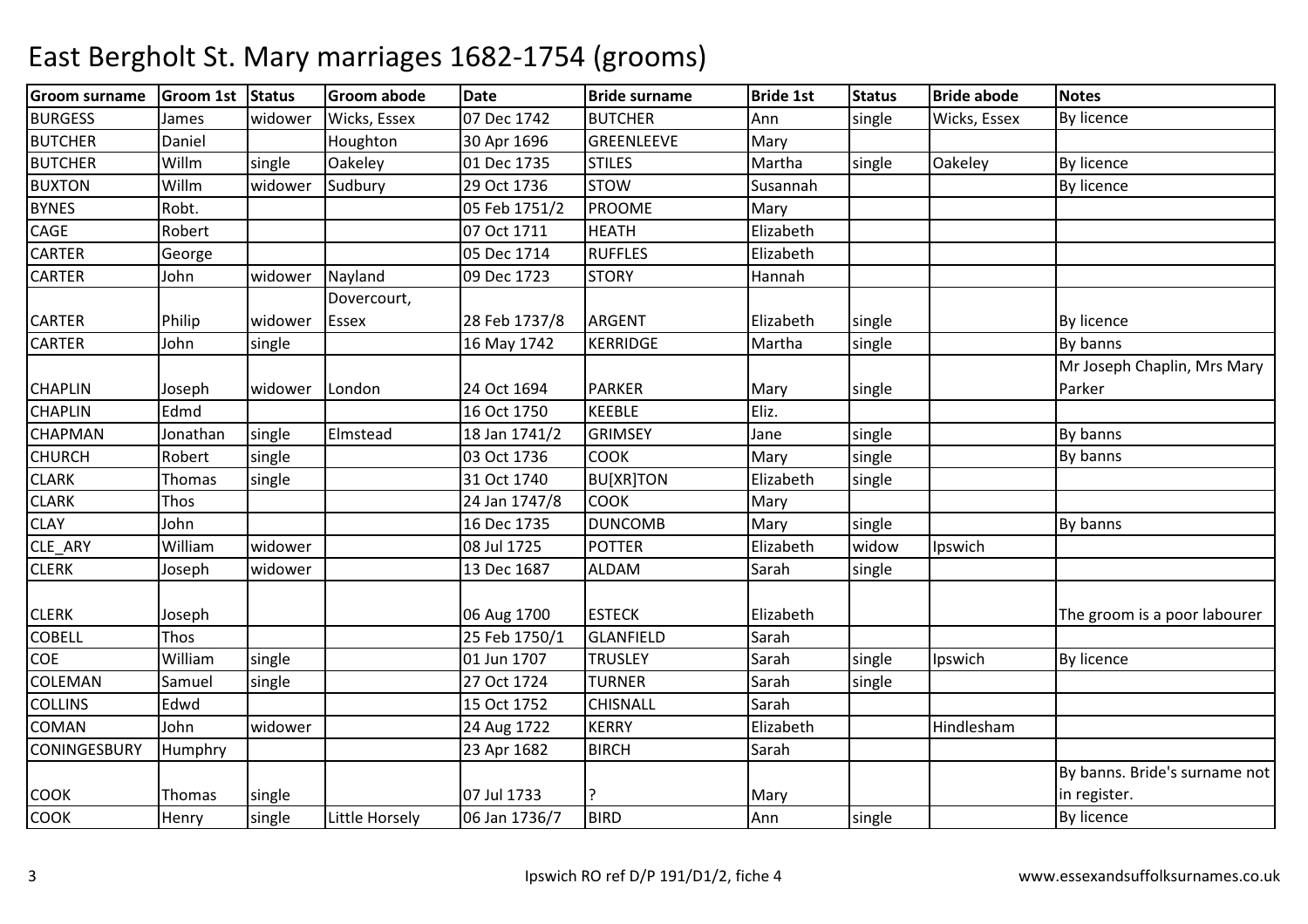| <b>COOK</b><br>Keeble<br>18 Apr 1751<br>Rachel<br><b>ALDERTON</b><br><b>COOPER</b><br><b>RENNOLDS</b><br>Sarah<br>06 Dec 1719<br>Samuel<br>widower<br>Polsted<br><b>COOPER</b><br>Chattisham<br>widower<br>19 Jan 1729/30<br><b>LEVES</b><br>Elizabeth<br>single<br>By licence<br>John<br><b>COOPER</b><br><b>RAND</b><br>Dedham<br>single<br>08 Feb 1738/9<br>Martha<br>By licence<br>Samuel<br>single<br><b>COOPER</b><br>single<br>Misley, Essex<br><b>DRAKE</b><br>Christian<br>By licence<br>Thomas<br>07 Aug 1740<br>single<br><b>FISHER</b><br><b>COPE</b><br>Harwich<br>Elizabeth<br>WAwarton<br>By licence<br>John<br>single<br>15 Apr 1735<br>single<br>At Brantham. The groom is a<br><b>COYTE</b><br>Tobias<br>15 Oct 1750<br><b>HOW</b><br>Eliz<br>clerk<br><b>CRACKNALL</b><br>SUMMER?<br>Mary<br>single<br>By banns<br>single<br>05 Oct 1740<br>Joseph<br><b>CUNDLE</b><br>Brantham<br><b>SMEE</b><br>Rebeccha<br>Edward<br>widower<br>01 Sep 1687<br>widow<br><b>CUNINGHAM</b><br><b>REYNOLDS</b><br>Dorothy<br>Jno<br>01 Sep 1748<br><b>CURTIS</b><br>Philip<br><b>MARTIN</b><br>Sarah<br>Brantham<br>07 May 1730<br>widow<br><b>CUTHBERT</b><br>03 Dec 1751<br>SIBLEY<br>Martha<br>Jno<br>Bradfield,<br><b>CUTTING</b><br>Willm<br><b>RAND</b><br>single<br><b>Essex</b><br>14 Jan 1735/6<br>Sarah<br>single<br><b>By licence</b><br><b>DAVY</b><br>PROOM<br>Sarah<br>By banns<br>John<br>widower<br>03 Apr 1744<br>widow<br><b>DEACON</b><br>Rebeccha<br>Samuel<br>12 Sep 1686<br>QUNI[C_]E<br>single<br><b>DEARSLEY</b><br>26 Dec 1745<br>Ann<br>Arthur<br>LOT<br>By banns<br><b>DICKENS</b><br>Robt<br>08 Oct 1752<br><b>SIMPSON</b><br>Mary<br><b>DICKERSON</b><br>18 Jul 1729<br>Rinksal<br><b>MANNING</b><br>single<br>Mary<br>single<br>Thomas<br><b>DIER</b><br>Strattford<br><b>WEST</b><br>By banns<br>Samuel<br>single<br>26 May 1729<br>Hannah<br>single<br><b>DOWNING</b><br>Elizabeth<br>01 Dec 1734<br><b>ABADHAM</b><br>widower<br>widow<br>Joseph<br>By banns<br><b>DUNINGHAM</b><br>09 Jul 1751<br><b>TURNER</b><br>Ann<br>Jos.<br><b>DURRANT</b><br>20 Oct 1734<br>By banns<br>John<br>single<br><b>GLADDEN</b><br>Hannah<br>single<br><b>EARLE</b><br>Susan<br>29 Jan 1744/5<br><b>DAVY</b><br><b>By licence</b><br>Stephen<br>Alice<br><b>EASTERSON</b><br><b>BRETT</b><br>widow<br>William<br>widower<br>27 Dec 1705<br><b>EASTWICK</b><br>William<br>07 Jun 1742<br><b>GOODWIN</b><br>Elizabeth<br>Belstead<br>By licence<br>single<br>single<br><b>EATON</b><br>17 Apr 1750<br>Debor.<br>Jno<br><b>ORMAN</b><br>19 Oct 1729<br>Ann<br><b>EDMUNDS</b><br>widower<br><b>BURSTON?</b><br>Thomas<br>single<br><b>ELLARD</b><br>Job<br>Elizabeth<br>01 Oct 1736<br><b>NEWMAN</b><br>single<br>single<br>By banns<br><b>ELLIS</b><br>John<br>HUNNIBALL<br>single<br>11 Jan 1691/2<br>Grace<br>single<br><b>EVERIT</b><br>Shelly<br>single<br>13 Dec 1711<br><b>SMITH</b><br>Royden<br>Samuel<br>Jane | <b>Groom surname</b> | Groom 1st Status | Groom abode | <b>Date</b> | <b>Bride surname</b> | <b>Bride 1st</b> | <b>Status</b> | <b>Bride abode</b> | <b>Notes</b> |
|------------------------------------------------------------------------------------------------------------------------------------------------------------------------------------------------------------------------------------------------------------------------------------------------------------------------------------------------------------------------------------------------------------------------------------------------------------------------------------------------------------------------------------------------------------------------------------------------------------------------------------------------------------------------------------------------------------------------------------------------------------------------------------------------------------------------------------------------------------------------------------------------------------------------------------------------------------------------------------------------------------------------------------------------------------------------------------------------------------------------------------------------------------------------------------------------------------------------------------------------------------------------------------------------------------------------------------------------------------------------------------------------------------------------------------------------------------------------------------------------------------------------------------------------------------------------------------------------------------------------------------------------------------------------------------------------------------------------------------------------------------------------------------------------------------------------------------------------------------------------------------------------------------------------------------------------------------------------------------------------------------------------------------------------------------------------------------------------------------------------------------------------------------------------------------------------------------------------------------------------------------------------------------------------------------------------------------------------------------------------------------------------------------------------------------------------------------------------------------------------------------------------------------------------------------------------------------------------------------------------------------------------------------------------------------------------------------------------------------------------------------------------------------------------------------------------------------------------------------------------------------------------------------------------------------------|----------------------|------------------|-------------|-------------|----------------------|------------------|---------------|--------------------|--------------|
|                                                                                                                                                                                                                                                                                                                                                                                                                                                                                                                                                                                                                                                                                                                                                                                                                                                                                                                                                                                                                                                                                                                                                                                                                                                                                                                                                                                                                                                                                                                                                                                                                                                                                                                                                                                                                                                                                                                                                                                                                                                                                                                                                                                                                                                                                                                                                                                                                                                                                                                                                                                                                                                                                                                                                                                                                                                                                                                                          |                      |                  |             |             |                      |                  |               |                    |              |
|                                                                                                                                                                                                                                                                                                                                                                                                                                                                                                                                                                                                                                                                                                                                                                                                                                                                                                                                                                                                                                                                                                                                                                                                                                                                                                                                                                                                                                                                                                                                                                                                                                                                                                                                                                                                                                                                                                                                                                                                                                                                                                                                                                                                                                                                                                                                                                                                                                                                                                                                                                                                                                                                                                                                                                                                                                                                                                                                          |                      |                  |             |             |                      |                  |               |                    |              |
|                                                                                                                                                                                                                                                                                                                                                                                                                                                                                                                                                                                                                                                                                                                                                                                                                                                                                                                                                                                                                                                                                                                                                                                                                                                                                                                                                                                                                                                                                                                                                                                                                                                                                                                                                                                                                                                                                                                                                                                                                                                                                                                                                                                                                                                                                                                                                                                                                                                                                                                                                                                                                                                                                                                                                                                                                                                                                                                                          |                      |                  |             |             |                      |                  |               |                    |              |
|                                                                                                                                                                                                                                                                                                                                                                                                                                                                                                                                                                                                                                                                                                                                                                                                                                                                                                                                                                                                                                                                                                                                                                                                                                                                                                                                                                                                                                                                                                                                                                                                                                                                                                                                                                                                                                                                                                                                                                                                                                                                                                                                                                                                                                                                                                                                                                                                                                                                                                                                                                                                                                                                                                                                                                                                                                                                                                                                          |                      |                  |             |             |                      |                  |               |                    |              |
|                                                                                                                                                                                                                                                                                                                                                                                                                                                                                                                                                                                                                                                                                                                                                                                                                                                                                                                                                                                                                                                                                                                                                                                                                                                                                                                                                                                                                                                                                                                                                                                                                                                                                                                                                                                                                                                                                                                                                                                                                                                                                                                                                                                                                                                                                                                                                                                                                                                                                                                                                                                                                                                                                                                                                                                                                                                                                                                                          |                      |                  |             |             |                      |                  |               |                    |              |
|                                                                                                                                                                                                                                                                                                                                                                                                                                                                                                                                                                                                                                                                                                                                                                                                                                                                                                                                                                                                                                                                                                                                                                                                                                                                                                                                                                                                                                                                                                                                                                                                                                                                                                                                                                                                                                                                                                                                                                                                                                                                                                                                                                                                                                                                                                                                                                                                                                                                                                                                                                                                                                                                                                                                                                                                                                                                                                                                          |                      |                  |             |             |                      |                  |               |                    |              |
|                                                                                                                                                                                                                                                                                                                                                                                                                                                                                                                                                                                                                                                                                                                                                                                                                                                                                                                                                                                                                                                                                                                                                                                                                                                                                                                                                                                                                                                                                                                                                                                                                                                                                                                                                                                                                                                                                                                                                                                                                                                                                                                                                                                                                                                                                                                                                                                                                                                                                                                                                                                                                                                                                                                                                                                                                                                                                                                                          |                      |                  |             |             |                      |                  |               |                    |              |
|                                                                                                                                                                                                                                                                                                                                                                                                                                                                                                                                                                                                                                                                                                                                                                                                                                                                                                                                                                                                                                                                                                                                                                                                                                                                                                                                                                                                                                                                                                                                                                                                                                                                                                                                                                                                                                                                                                                                                                                                                                                                                                                                                                                                                                                                                                                                                                                                                                                                                                                                                                                                                                                                                                                                                                                                                                                                                                                                          |                      |                  |             |             |                      |                  |               |                    |              |
|                                                                                                                                                                                                                                                                                                                                                                                                                                                                                                                                                                                                                                                                                                                                                                                                                                                                                                                                                                                                                                                                                                                                                                                                                                                                                                                                                                                                                                                                                                                                                                                                                                                                                                                                                                                                                                                                                                                                                                                                                                                                                                                                                                                                                                                                                                                                                                                                                                                                                                                                                                                                                                                                                                                                                                                                                                                                                                                                          |                      |                  |             |             |                      |                  |               |                    |              |
|                                                                                                                                                                                                                                                                                                                                                                                                                                                                                                                                                                                                                                                                                                                                                                                                                                                                                                                                                                                                                                                                                                                                                                                                                                                                                                                                                                                                                                                                                                                                                                                                                                                                                                                                                                                                                                                                                                                                                                                                                                                                                                                                                                                                                                                                                                                                                                                                                                                                                                                                                                                                                                                                                                                                                                                                                                                                                                                                          |                      |                  |             |             |                      |                  |               |                    |              |
|                                                                                                                                                                                                                                                                                                                                                                                                                                                                                                                                                                                                                                                                                                                                                                                                                                                                                                                                                                                                                                                                                                                                                                                                                                                                                                                                                                                                                                                                                                                                                                                                                                                                                                                                                                                                                                                                                                                                                                                                                                                                                                                                                                                                                                                                                                                                                                                                                                                                                                                                                                                                                                                                                                                                                                                                                                                                                                                                          |                      |                  |             |             |                      |                  |               |                    |              |
|                                                                                                                                                                                                                                                                                                                                                                                                                                                                                                                                                                                                                                                                                                                                                                                                                                                                                                                                                                                                                                                                                                                                                                                                                                                                                                                                                                                                                                                                                                                                                                                                                                                                                                                                                                                                                                                                                                                                                                                                                                                                                                                                                                                                                                                                                                                                                                                                                                                                                                                                                                                                                                                                                                                                                                                                                                                                                                                                          |                      |                  |             |             |                      |                  |               |                    |              |
|                                                                                                                                                                                                                                                                                                                                                                                                                                                                                                                                                                                                                                                                                                                                                                                                                                                                                                                                                                                                                                                                                                                                                                                                                                                                                                                                                                                                                                                                                                                                                                                                                                                                                                                                                                                                                                                                                                                                                                                                                                                                                                                                                                                                                                                                                                                                                                                                                                                                                                                                                                                                                                                                                                                                                                                                                                                                                                                                          |                      |                  |             |             |                      |                  |               |                    |              |
|                                                                                                                                                                                                                                                                                                                                                                                                                                                                                                                                                                                                                                                                                                                                                                                                                                                                                                                                                                                                                                                                                                                                                                                                                                                                                                                                                                                                                                                                                                                                                                                                                                                                                                                                                                                                                                                                                                                                                                                                                                                                                                                                                                                                                                                                                                                                                                                                                                                                                                                                                                                                                                                                                                                                                                                                                                                                                                                                          |                      |                  |             |             |                      |                  |               |                    |              |
|                                                                                                                                                                                                                                                                                                                                                                                                                                                                                                                                                                                                                                                                                                                                                                                                                                                                                                                                                                                                                                                                                                                                                                                                                                                                                                                                                                                                                                                                                                                                                                                                                                                                                                                                                                                                                                                                                                                                                                                                                                                                                                                                                                                                                                                                                                                                                                                                                                                                                                                                                                                                                                                                                                                                                                                                                                                                                                                                          |                      |                  |             |             |                      |                  |               |                    |              |
|                                                                                                                                                                                                                                                                                                                                                                                                                                                                                                                                                                                                                                                                                                                                                                                                                                                                                                                                                                                                                                                                                                                                                                                                                                                                                                                                                                                                                                                                                                                                                                                                                                                                                                                                                                                                                                                                                                                                                                                                                                                                                                                                                                                                                                                                                                                                                                                                                                                                                                                                                                                                                                                                                                                                                                                                                                                                                                                                          |                      |                  |             |             |                      |                  |               |                    |              |
|                                                                                                                                                                                                                                                                                                                                                                                                                                                                                                                                                                                                                                                                                                                                                                                                                                                                                                                                                                                                                                                                                                                                                                                                                                                                                                                                                                                                                                                                                                                                                                                                                                                                                                                                                                                                                                                                                                                                                                                                                                                                                                                                                                                                                                                                                                                                                                                                                                                                                                                                                                                                                                                                                                                                                                                                                                                                                                                                          |                      |                  |             |             |                      |                  |               |                    |              |
|                                                                                                                                                                                                                                                                                                                                                                                                                                                                                                                                                                                                                                                                                                                                                                                                                                                                                                                                                                                                                                                                                                                                                                                                                                                                                                                                                                                                                                                                                                                                                                                                                                                                                                                                                                                                                                                                                                                                                                                                                                                                                                                                                                                                                                                                                                                                                                                                                                                                                                                                                                                                                                                                                                                                                                                                                                                                                                                                          |                      |                  |             |             |                      |                  |               |                    |              |
|                                                                                                                                                                                                                                                                                                                                                                                                                                                                                                                                                                                                                                                                                                                                                                                                                                                                                                                                                                                                                                                                                                                                                                                                                                                                                                                                                                                                                                                                                                                                                                                                                                                                                                                                                                                                                                                                                                                                                                                                                                                                                                                                                                                                                                                                                                                                                                                                                                                                                                                                                                                                                                                                                                                                                                                                                                                                                                                                          |                      |                  |             |             |                      |                  |               |                    |              |
|                                                                                                                                                                                                                                                                                                                                                                                                                                                                                                                                                                                                                                                                                                                                                                                                                                                                                                                                                                                                                                                                                                                                                                                                                                                                                                                                                                                                                                                                                                                                                                                                                                                                                                                                                                                                                                                                                                                                                                                                                                                                                                                                                                                                                                                                                                                                                                                                                                                                                                                                                                                                                                                                                                                                                                                                                                                                                                                                          |                      |                  |             |             |                      |                  |               |                    |              |
|                                                                                                                                                                                                                                                                                                                                                                                                                                                                                                                                                                                                                                                                                                                                                                                                                                                                                                                                                                                                                                                                                                                                                                                                                                                                                                                                                                                                                                                                                                                                                                                                                                                                                                                                                                                                                                                                                                                                                                                                                                                                                                                                                                                                                                                                                                                                                                                                                                                                                                                                                                                                                                                                                                                                                                                                                                                                                                                                          |                      |                  |             |             |                      |                  |               |                    |              |
|                                                                                                                                                                                                                                                                                                                                                                                                                                                                                                                                                                                                                                                                                                                                                                                                                                                                                                                                                                                                                                                                                                                                                                                                                                                                                                                                                                                                                                                                                                                                                                                                                                                                                                                                                                                                                                                                                                                                                                                                                                                                                                                                                                                                                                                                                                                                                                                                                                                                                                                                                                                                                                                                                                                                                                                                                                                                                                                                          |                      |                  |             |             |                      |                  |               |                    |              |
|                                                                                                                                                                                                                                                                                                                                                                                                                                                                                                                                                                                                                                                                                                                                                                                                                                                                                                                                                                                                                                                                                                                                                                                                                                                                                                                                                                                                                                                                                                                                                                                                                                                                                                                                                                                                                                                                                                                                                                                                                                                                                                                                                                                                                                                                                                                                                                                                                                                                                                                                                                                                                                                                                                                                                                                                                                                                                                                                          |                      |                  |             |             |                      |                  |               |                    |              |
|                                                                                                                                                                                                                                                                                                                                                                                                                                                                                                                                                                                                                                                                                                                                                                                                                                                                                                                                                                                                                                                                                                                                                                                                                                                                                                                                                                                                                                                                                                                                                                                                                                                                                                                                                                                                                                                                                                                                                                                                                                                                                                                                                                                                                                                                                                                                                                                                                                                                                                                                                                                                                                                                                                                                                                                                                                                                                                                                          |                      |                  |             |             |                      |                  |               |                    |              |
|                                                                                                                                                                                                                                                                                                                                                                                                                                                                                                                                                                                                                                                                                                                                                                                                                                                                                                                                                                                                                                                                                                                                                                                                                                                                                                                                                                                                                                                                                                                                                                                                                                                                                                                                                                                                                                                                                                                                                                                                                                                                                                                                                                                                                                                                                                                                                                                                                                                                                                                                                                                                                                                                                                                                                                                                                                                                                                                                          |                      |                  |             |             |                      |                  |               |                    |              |
|                                                                                                                                                                                                                                                                                                                                                                                                                                                                                                                                                                                                                                                                                                                                                                                                                                                                                                                                                                                                                                                                                                                                                                                                                                                                                                                                                                                                                                                                                                                                                                                                                                                                                                                                                                                                                                                                                                                                                                                                                                                                                                                                                                                                                                                                                                                                                                                                                                                                                                                                                                                                                                                                                                                                                                                                                                                                                                                                          |                      |                  |             |             |                      |                  |               |                    |              |
|                                                                                                                                                                                                                                                                                                                                                                                                                                                                                                                                                                                                                                                                                                                                                                                                                                                                                                                                                                                                                                                                                                                                                                                                                                                                                                                                                                                                                                                                                                                                                                                                                                                                                                                                                                                                                                                                                                                                                                                                                                                                                                                                                                                                                                                                                                                                                                                                                                                                                                                                                                                                                                                                                                                                                                                                                                                                                                                                          |                      |                  |             |             |                      |                  |               |                    |              |
|                                                                                                                                                                                                                                                                                                                                                                                                                                                                                                                                                                                                                                                                                                                                                                                                                                                                                                                                                                                                                                                                                                                                                                                                                                                                                                                                                                                                                                                                                                                                                                                                                                                                                                                                                                                                                                                                                                                                                                                                                                                                                                                                                                                                                                                                                                                                                                                                                                                                                                                                                                                                                                                                                                                                                                                                                                                                                                                                          |                      |                  |             |             |                      |                  |               |                    |              |
|                                                                                                                                                                                                                                                                                                                                                                                                                                                                                                                                                                                                                                                                                                                                                                                                                                                                                                                                                                                                                                                                                                                                                                                                                                                                                                                                                                                                                                                                                                                                                                                                                                                                                                                                                                                                                                                                                                                                                                                                                                                                                                                                                                                                                                                                                                                                                                                                                                                                                                                                                                                                                                                                                                                                                                                                                                                                                                                                          |                      |                  |             |             |                      |                  |               |                    |              |
|                                                                                                                                                                                                                                                                                                                                                                                                                                                                                                                                                                                                                                                                                                                                                                                                                                                                                                                                                                                                                                                                                                                                                                                                                                                                                                                                                                                                                                                                                                                                                                                                                                                                                                                                                                                                                                                                                                                                                                                                                                                                                                                                                                                                                                                                                                                                                                                                                                                                                                                                                                                                                                                                                                                                                                                                                                                                                                                                          |                      |                  |             |             |                      |                  |               |                    |              |
|                                                                                                                                                                                                                                                                                                                                                                                                                                                                                                                                                                                                                                                                                                                                                                                                                                                                                                                                                                                                                                                                                                                                                                                                                                                                                                                                                                                                                                                                                                                                                                                                                                                                                                                                                                                                                                                                                                                                                                                                                                                                                                                                                                                                                                                                                                                                                                                                                                                                                                                                                                                                                                                                                                                                                                                                                                                                                                                                          |                      |                  |             |             |                      |                  |               |                    |              |
|                                                                                                                                                                                                                                                                                                                                                                                                                                                                                                                                                                                                                                                                                                                                                                                                                                                                                                                                                                                                                                                                                                                                                                                                                                                                                                                                                                                                                                                                                                                                                                                                                                                                                                                                                                                                                                                                                                                                                                                                                                                                                                                                                                                                                                                                                                                                                                                                                                                                                                                                                                                                                                                                                                                                                                                                                                                                                                                                          |                      |                  |             |             |                      |                  |               |                    |              |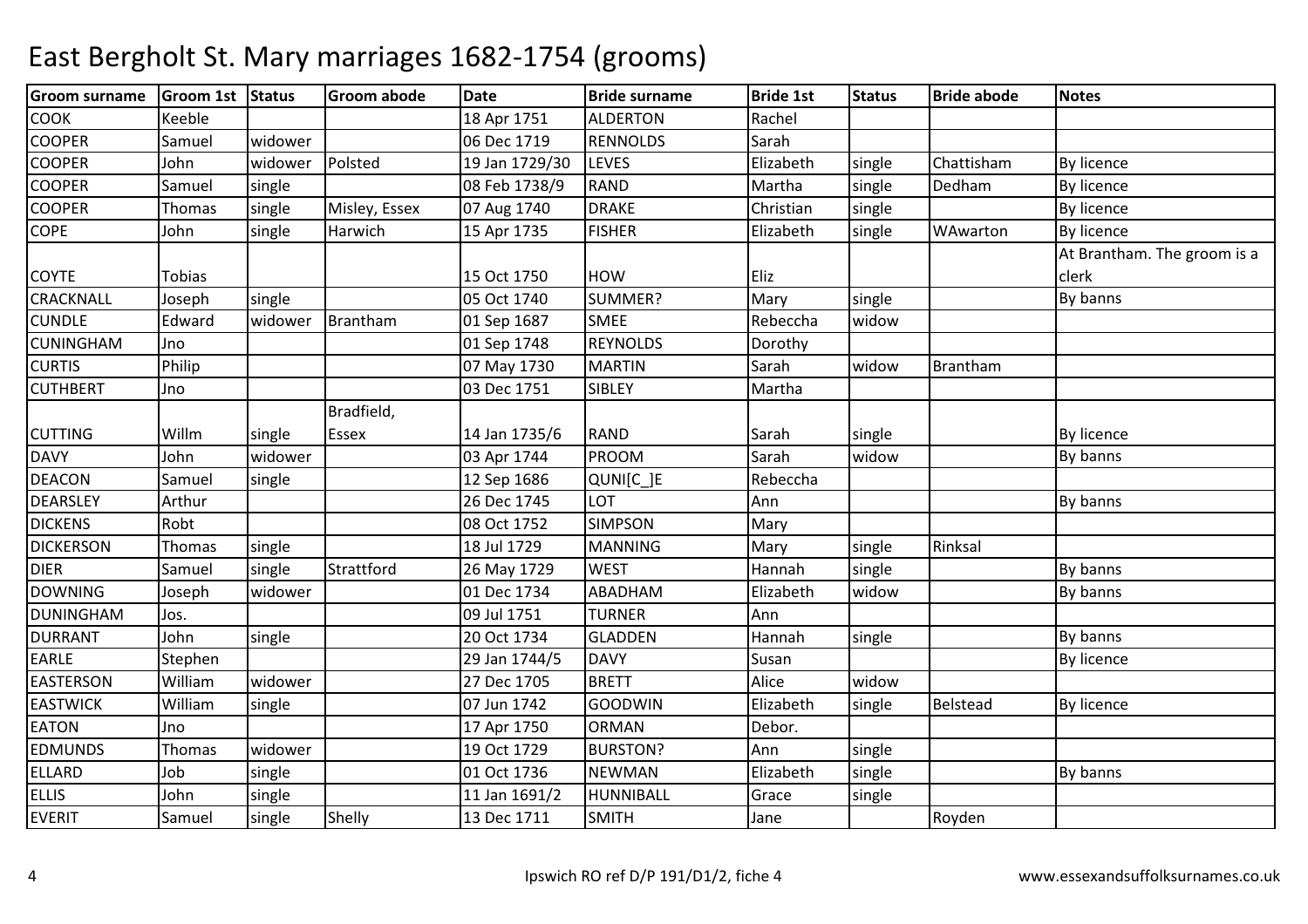| <b>FAIRBROTHER</b><br>17 Feb 1684/5<br><b>BOON</b><br>Elizabeth<br>Joseph<br>widower<br>single<br>William<br><b>FAIRBROTHER</b><br>single<br>Stutton<br>02 Oct 1711<br><b>GLADDEN</b><br>Ann<br>single<br>Barking,<br>Suffolk<br><b>FAIRFAX</b><br>08 Nov 1709<br><b>FELTON</b><br>Nathanael<br><b>By licence</b><br>Frances<br>single<br><b>FEN</b><br>Edmond<br>17 Jan 1692/3<br><b>RANDS</b><br>Elizabeth<br>single<br>single<br>FIS[H_]ER<br>05 Nov 1691<br><b>PRESTON</b><br>Daniel<br>single<br>Ann<br>single<br><b>FISHER</b><br>Wm<br>20 Oct 1748<br><b>GISLEGUM</b><br>Susan.<br><b>FITCH</b><br>Abraham<br>20 Oct 1700<br>[R ]IDDLESDEN<br>Catharine<br>Solut. Not worth £600<br><b>FLURRY</b><br>John<br>27 Oct 1724<br><b>RICHES</b><br>Harkstead<br>Frances<br>By banns. Date is given as<br>29th Feb.<br><b>FOLKARD</b><br>Robert<br>2_Feb 1744/5<br><b>BARKER</b><br>Sarah<br><b>FORSDICK</b><br>27 May 1701<br><b>LUCAS</b><br>widow<br>Not worth £600<br>Samuel<br>Freston<br>Susan<br><b>FRENCH</b><br>John<br>widower<br>Sudbury<br>19 Jul 1739<br><b>CULF</b><br>Elizabeth<br>single<br>By banns<br><b>FRESHFIELD</b><br>SELLETTON?<br>20 Jul 1730<br>Harwich<br>John<br>single<br>Hannah<br>single<br><b>GARNAM</b><br><b>LEWES</b><br>Rebeccha<br>John<br>single<br>01 Feb 1707/8<br>widow<br><b>GARNHAM</b><br>01 Jan 1737/8<br><b>DUNCOMB</b><br>By banns<br>John<br>widower<br>Mary<br><b>GARWOD</b><br>widow<br>Richd<br>widower<br>05 Nov 1726<br>HARARD?<br>Elizabeth |
|---------------------------------------------------------------------------------------------------------------------------------------------------------------------------------------------------------------------------------------------------------------------------------------------------------------------------------------------------------------------------------------------------------------------------------------------------------------------------------------------------------------------------------------------------------------------------------------------------------------------------------------------------------------------------------------------------------------------------------------------------------------------------------------------------------------------------------------------------------------------------------------------------------------------------------------------------------------------------------------------------------------------------------------------------------------------------------------------------------------------------------------------------------------------------------------------------------------------------------------------------------------------------------------------------------------------------------------------------------------------------------------------------------------------------------------------------------------------------------------------------|
|                                                                                                                                                                                                                                                                                                                                                                                                                                                                                                                                                                                                                                                                                                                                                                                                                                                                                                                                                                                                                                                                                                                                                                                                                                                                                                                                                                                                                                                                                                   |
|                                                                                                                                                                                                                                                                                                                                                                                                                                                                                                                                                                                                                                                                                                                                                                                                                                                                                                                                                                                                                                                                                                                                                                                                                                                                                                                                                                                                                                                                                                   |
|                                                                                                                                                                                                                                                                                                                                                                                                                                                                                                                                                                                                                                                                                                                                                                                                                                                                                                                                                                                                                                                                                                                                                                                                                                                                                                                                                                                                                                                                                                   |
|                                                                                                                                                                                                                                                                                                                                                                                                                                                                                                                                                                                                                                                                                                                                                                                                                                                                                                                                                                                                                                                                                                                                                                                                                                                                                                                                                                                                                                                                                                   |
|                                                                                                                                                                                                                                                                                                                                                                                                                                                                                                                                                                                                                                                                                                                                                                                                                                                                                                                                                                                                                                                                                                                                                                                                                                                                                                                                                                                                                                                                                                   |
|                                                                                                                                                                                                                                                                                                                                                                                                                                                                                                                                                                                                                                                                                                                                                                                                                                                                                                                                                                                                                                                                                                                                                                                                                                                                                                                                                                                                                                                                                                   |
|                                                                                                                                                                                                                                                                                                                                                                                                                                                                                                                                                                                                                                                                                                                                                                                                                                                                                                                                                                                                                                                                                                                                                                                                                                                                                                                                                                                                                                                                                                   |
|                                                                                                                                                                                                                                                                                                                                                                                                                                                                                                                                                                                                                                                                                                                                                                                                                                                                                                                                                                                                                                                                                                                                                                                                                                                                                                                                                                                                                                                                                                   |
|                                                                                                                                                                                                                                                                                                                                                                                                                                                                                                                                                                                                                                                                                                                                                                                                                                                                                                                                                                                                                                                                                                                                                                                                                                                                                                                                                                                                                                                                                                   |
|                                                                                                                                                                                                                                                                                                                                                                                                                                                                                                                                                                                                                                                                                                                                                                                                                                                                                                                                                                                                                                                                                                                                                                                                                                                                                                                                                                                                                                                                                                   |
|                                                                                                                                                                                                                                                                                                                                                                                                                                                                                                                                                                                                                                                                                                                                                                                                                                                                                                                                                                                                                                                                                                                                                                                                                                                                                                                                                                                                                                                                                                   |
|                                                                                                                                                                                                                                                                                                                                                                                                                                                                                                                                                                                                                                                                                                                                                                                                                                                                                                                                                                                                                                                                                                                                                                                                                                                                                                                                                                                                                                                                                                   |
|                                                                                                                                                                                                                                                                                                                                                                                                                                                                                                                                                                                                                                                                                                                                                                                                                                                                                                                                                                                                                                                                                                                                                                                                                                                                                                                                                                                                                                                                                                   |
|                                                                                                                                                                                                                                                                                                                                                                                                                                                                                                                                                                                                                                                                                                                                                                                                                                                                                                                                                                                                                                                                                                                                                                                                                                                                                                                                                                                                                                                                                                   |
|                                                                                                                                                                                                                                                                                                                                                                                                                                                                                                                                                                                                                                                                                                                                                                                                                                                                                                                                                                                                                                                                                                                                                                                                                                                                                                                                                                                                                                                                                                   |
|                                                                                                                                                                                                                                                                                                                                                                                                                                                                                                                                                                                                                                                                                                                                                                                                                                                                                                                                                                                                                                                                                                                                                                                                                                                                                                                                                                                                                                                                                                   |
|                                                                                                                                                                                                                                                                                                                                                                                                                                                                                                                                                                                                                                                                                                                                                                                                                                                                                                                                                                                                                                                                                                                                                                                                                                                                                                                                                                                                                                                                                                   |
| <b>GENTRY</b><br>Willm<br>single<br>30 Jan 1693/4<br>PAIN<br>Ann<br>single                                                                                                                                                                                                                                                                                                                                                                                                                                                                                                                                                                                                                                                                                                                                                                                                                                                                                                                                                                                                                                                                                                                                                                                                                                                                                                                                                                                                                        |
| By banns. Bride's surname is                                                                                                                                                                                                                                                                                                                                                                                                                                                                                                                                                                                                                                                                                                                                                                                                                                                                                                                                                                                                                                                                                                                                                                                                                                                                                                                                                                                                                                                                      |
| <b>GILES</b><br>Willm<br>30 Jul 1730<br><b>BARKER?</b><br>very faint.<br>widower<br>Susan<br>single                                                                                                                                                                                                                                                                                                                                                                                                                                                                                                                                                                                                                                                                                                                                                                                                                                                                                                                                                                                                                                                                                                                                                                                                                                                                                                                                                                                               |
| Chatisham<br><b>GLADDEN</b><br>Sarah<br>Thomas<br>single<br>01 Nov 1702<br><b>BRET</b><br>single                                                                                                                                                                                                                                                                                                                                                                                                                                                                                                                                                                                                                                                                                                                                                                                                                                                                                                                                                                                                                                                                                                                                                                                                                                                                                                                                                                                                  |
| Whatfield<br>GLANDFIELD<br>John<br>[H_][O_]NNER<br>Ann<br>Higham<br>23 Mar 1726/7<br>single                                                                                                                                                                                                                                                                                                                                                                                                                                                                                                                                                                                                                                                                                                                                                                                                                                                                                                                                                                                                                                                                                                                                                                                                                                                                                                                                                                                                       |
| single<br>GLANDFIELD<br>16 Jun 1731<br><b>BARKER</b><br>single<br>By banns<br>Mary<br>Francis                                                                                                                                                                                                                                                                                                                                                                                                                                                                                                                                                                                                                                                                                                                                                                                                                                                                                                                                                                                                                                                                                                                                                                                                                                                                                                                                                                                                     |
| By banns<br><b>GLANDFIELD</b><br>William<br>PITT<br>single<br>10 Aug 1740<br>Elizabeth<br>single                                                                                                                                                                                                                                                                                                                                                                                                                                                                                                                                                                                                                                                                                                                                                                                                                                                                                                                                                                                                                                                                                                                                                                                                                                                                                                                                                                                                  |
| <b>GLY</b><br>John<br>19 Aug 1739<br><b>WATTS</b><br>Ann<br>single<br>single<br>By banns                                                                                                                                                                                                                                                                                                                                                                                                                                                                                                                                                                                                                                                                                                                                                                                                                                                                                                                                                                                                                                                                                                                                                                                                                                                                                                                                                                                                          |
| <b>GODFREY</b><br>23 Dec 1748<br>Wm<br><b>COTTON</b><br>Mary                                                                                                                                                                                                                                                                                                                                                                                                                                                                                                                                                                                                                                                                                                                                                                                                                                                                                                                                                                                                                                                                                                                                                                                                                                                                                                                                                                                                                                      |
| <b>GODFREY</b><br>Wm<br>11 Dec 1752<br><b>CHIVEL</b><br>Mary                                                                                                                                                                                                                                                                                                                                                                                                                                                                                                                                                                                                                                                                                                                                                                                                                                                                                                                                                                                                                                                                                                                                                                                                                                                                                                                                                                                                                                      |
| <b>GOLDSMITH</b><br>Abraham<br>single<br>Ipswich<br>10 Oct 1733<br><b>RAINSFORD</b><br>Sarah<br><b>By licence</b><br>single<br>Ipswich                                                                                                                                                                                                                                                                                                                                                                                                                                                                                                                                                                                                                                                                                                                                                                                                                                                                                                                                                                                                                                                                                                                                                                                                                                                                                                                                                            |
| <b>GOSNOLD</b><br>William<br><b>RIVERS</b><br>Ann<br>single<br>Nayland<br>18 May 1714<br>single                                                                                                                                                                                                                                                                                                                                                                                                                                                                                                                                                                                                                                                                                                                                                                                                                                                                                                                                                                                                                                                                                                                                                                                                                                                                                                                                                                                                   |
| <b>GREEN</b><br>08 Dec 1719<br><b>SACHAR</b><br>Thomas<br>single<br>Mary<br>single                                                                                                                                                                                                                                                                                                                                                                                                                                                                                                                                                                                                                                                                                                                                                                                                                                                                                                                                                                                                                                                                                                                                                                                                                                                                                                                                                                                                                |
| <b>GREEN</b><br><b>COLE</b><br>22 Oct 1751<br>Eliz<br>Jno                                                                                                                                                                                                                                                                                                                                                                                                                                                                                                                                                                                                                                                                                                                                                                                                                                                                                                                                                                                                                                                                                                                                                                                                                                                                                                                                                                                                                                         |
| <b>GRIGSON</b><br><b>BACON</b><br>Richard<br>single<br>27 Nov 1744<br>Elizabeth<br>single<br>By banns                                                                                                                                                                                                                                                                                                                                                                                                                                                                                                                                                                                                                                                                                                                                                                                                                                                                                                                                                                                                                                                                                                                                                                                                                                                                                                                                                                                             |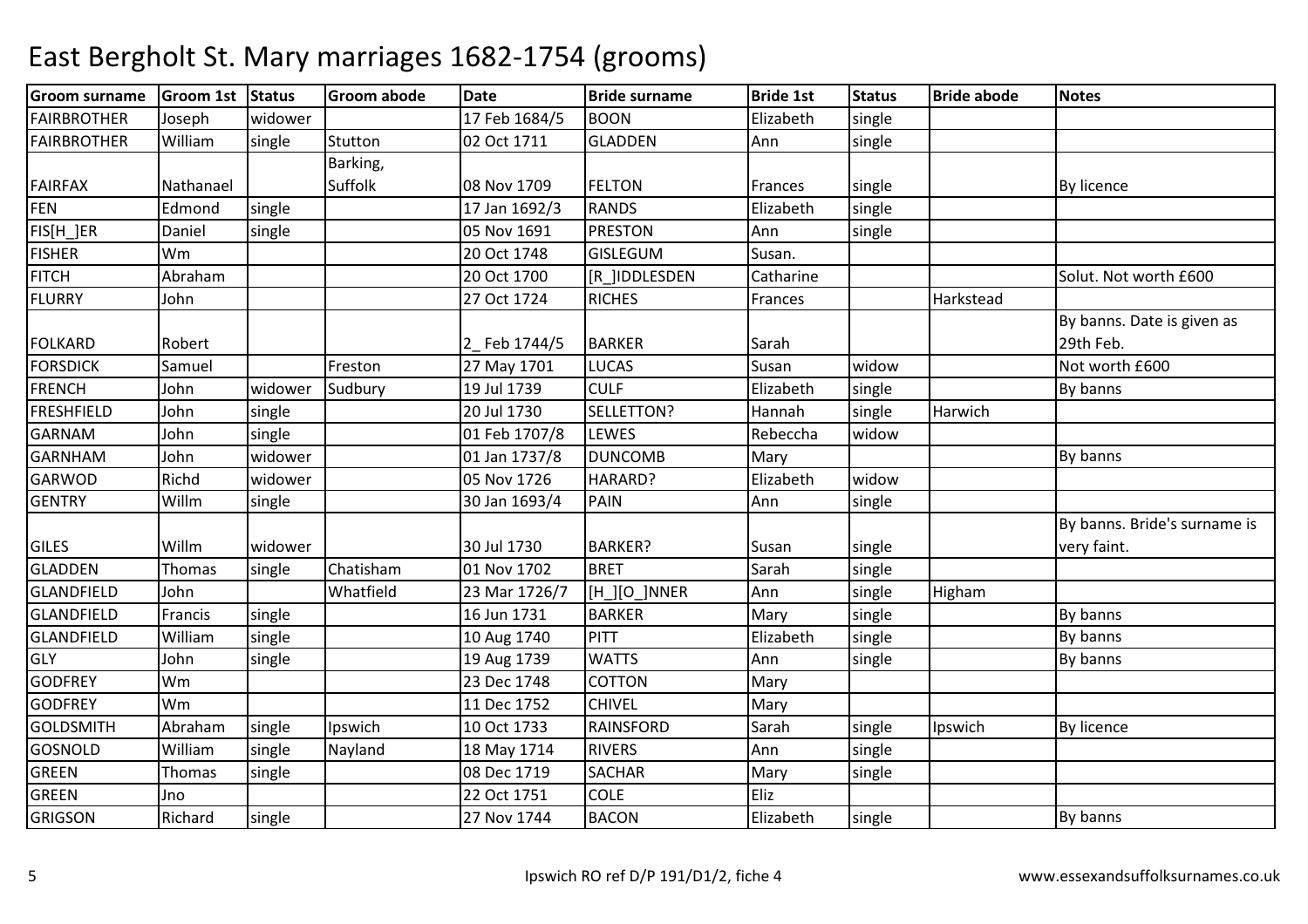| Willm<br><b>GRIMES</b><br>widower<br>Katharine<br>single<br>10 May 1687<br><b>WEBB</b><br><b>GRIMES</b><br>William<br><b>BOLDERO</b><br>Frances<br>widower<br>21 Nov 1697<br>single<br><b>GRIMES</b><br>John<br>08 Feb 1726/7<br><b>VINCENT</b><br>single<br>Milesant<br>single<br><b>GRIMES</b><br>William<br>01 Nov 1733<br><b>SHERMAN</b><br>By banns<br>single<br>Sarah<br>single<br><b>GRIMES</b><br>John<br>widower<br>08 Dec 1738<br>Elizabeth<br>single<br>By licence<br><b>LAMB</b><br><b>GRIMES</b><br>01 Nov 1743<br><b>WEST</b><br>Robert<br>single<br>Sarah<br>widow<br>By banns<br><b>GRIMSEY</b><br>03 Dec 1693<br><b>HUNT</b><br>Elizabeth<br>single<br>Thomas<br>single<br><b>GRIMSEY</b><br><b>KERRIDGE</b><br>Sarah<br>John<br>single<br>05 Aug 1705<br><b>GRIMSEY</b><br>17 Jun 1730<br>Stephen<br>single<br>$DR[A_{}] [R_{}]$<br>Mary<br><b>GRIMSEY</b><br>23 Feb 1747/8<br>Ann<br>Samll<br><b>FREEMAN</b><br><b>GRIMSY</b><br>widower<br><b>BINES</b><br>Hannah<br>Jno<br>16 Aug 1718<br>single<br><b>GROVE</b><br>Ardleigh<br>07 Oct 1712<br><b>TURNER</b><br>Elizabeth<br>Brantham<br>widow<br>George<br><b>GULLIFER</b><br>Walter<br>APPLEYARD<br>Frances<br>14 Aug 1753<br><b>GULSTON</b><br>Robt<br>single<br>14 Apr 1734<br><b>LUCAS</b><br>Mary<br>single<br>By banns<br>31 Oct 1738<br><b>WHITE</b><br>single<br>Martha<br>single<br>James<br>By banns<br><b>GUSTERSON</b><br>30 Dec 1749<br><b>REYNOLDS</b><br>Sarah<br>James<br>Ann<br><b>HADWICKE</b><br>Wm<br>10 Jan 1750/1<br><b>MARKHAM</b><br><b>HALL</b><br>25 Dec 1724<br>Sarah<br>John<br><b>Brantham</b><br><b>GUANT</b><br>single<br>Mr John Hardy, Mrs Mary<br><b>HARDY</b><br>John<br>08 Jan 1694/5<br><b>FONES</b><br>Fones<br>widower<br>Mary<br>widow<br>Alice<br><b>HARLY</b><br>single<br><b>CASON</b><br>22 May 1705<br>The groom is a shoemaker.<br>James<br><b>HAROLD</b><br>Bilston<br>07 Mar 1730/1<br><b>ROBINSON</b><br>Margaret<br>Newton<br>Thomas<br>single<br>single<br>Mr John Harrison, Mrs Mary<br><b>HARRISON</b><br>Ipswich<br><b>MASON</b><br>Dedham, Essex<br>Mason<br>John<br>02 Oct 1690<br>Mary<br>widow<br>widower<br>Mary<br><b>HART</b><br>John<br>single<br>12 Dec 1737<br>single<br>By banns<br><b>LAMB</b><br><b>HART</b><br>Susan<br>single<br>19 Apr 1742<br><b>TAYLOR</b><br>single<br>George<br>By banns<br>Alice<br><b>HARVEY</b><br>William<br>Dedham<br>25 Oct 1726<br><b>CHISNULL</b><br>single<br>single<br>HAYWARD<br>widower<br>06 Jun 1731<br><b>GRIGSON</b><br>Mary<br>James<br>single<br>By banns<br><b>HAYWOOD</b><br>Hadleigh<br>Hannah<br>Thomas<br>27 Sep 1713<br>$GOO[G_][T_$<br>Beerchurch,<br>Trinity,<br>Richd<br>Colchester<br><b>HAZELTON</b><br>Essex<br>26 Aug 1750<br><b>BURRIDGE</b><br>Sarah<br><b>HEASELL</b><br>John<br>19 Sep 1735<br>SHERMAN<br>Ann<br>single<br>Ipswich<br>single<br>Ipswich<br>By licence | <b>Groom surname</b> | Groom 1st Status | Groom abode | <b>Date</b> | <b>Bride surname</b> | <b>Bride 1st</b> | <b>Status</b> | <b>Bride abode</b> | <b>Notes</b> |
|--------------------------------------------------------------------------------------------------------------------------------------------------------------------------------------------------------------------------------------------------------------------------------------------------------------------------------------------------------------------------------------------------------------------------------------------------------------------------------------------------------------------------------------------------------------------------------------------------------------------------------------------------------------------------------------------------------------------------------------------------------------------------------------------------------------------------------------------------------------------------------------------------------------------------------------------------------------------------------------------------------------------------------------------------------------------------------------------------------------------------------------------------------------------------------------------------------------------------------------------------------------------------------------------------------------------------------------------------------------------------------------------------------------------------------------------------------------------------------------------------------------------------------------------------------------------------------------------------------------------------------------------------------------------------------------------------------------------------------------------------------------------------------------------------------------------------------------------------------------------------------------------------------------------------------------------------------------------------------------------------------------------------------------------------------------------------------------------------------------------------------------------------------------------------------------------------------------------------------------------------------------------------------------------------------------------------------------------------------------------------------------------------------------------------------------------------------------------------------------------------------------------------------------------------------------------------------------------------------------------------------------------------------------------------------------------------------------------------------------------------------------------------------------------------------------------------------------------------------------------------|----------------------|------------------|-------------|-------------|----------------------|------------------|---------------|--------------------|--------------|
| GUN                                                                                                                                                                                                                                                                                                                                                                                                                                                                                                                                                                                                                                                                                                                                                                                                                                                                                                                                                                                                                                                                                                                                                                                                                                                                                                                                                                                                                                                                                                                                                                                                                                                                                                                                                                                                                                                                                                                                                                                                                                                                                                                                                                                                                                                                                                                                                                                                                                                                                                                                                                                                                                                                                                                                                                                                                                                                      |                      |                  |             |             |                      |                  |               |                    |              |
|                                                                                                                                                                                                                                                                                                                                                                                                                                                                                                                                                                                                                                                                                                                                                                                                                                                                                                                                                                                                                                                                                                                                                                                                                                                                                                                                                                                                                                                                                                                                                                                                                                                                                                                                                                                                                                                                                                                                                                                                                                                                                                                                                                                                                                                                                                                                                                                                                                                                                                                                                                                                                                                                                                                                                                                                                                                                          |                      |                  |             |             |                      |                  |               |                    |              |
|                                                                                                                                                                                                                                                                                                                                                                                                                                                                                                                                                                                                                                                                                                                                                                                                                                                                                                                                                                                                                                                                                                                                                                                                                                                                                                                                                                                                                                                                                                                                                                                                                                                                                                                                                                                                                                                                                                                                                                                                                                                                                                                                                                                                                                                                                                                                                                                                                                                                                                                                                                                                                                                                                                                                                                                                                                                                          |                      |                  |             |             |                      |                  |               |                    |              |
|                                                                                                                                                                                                                                                                                                                                                                                                                                                                                                                                                                                                                                                                                                                                                                                                                                                                                                                                                                                                                                                                                                                                                                                                                                                                                                                                                                                                                                                                                                                                                                                                                                                                                                                                                                                                                                                                                                                                                                                                                                                                                                                                                                                                                                                                                                                                                                                                                                                                                                                                                                                                                                                                                                                                                                                                                                                                          |                      |                  |             |             |                      |                  |               |                    |              |
|                                                                                                                                                                                                                                                                                                                                                                                                                                                                                                                                                                                                                                                                                                                                                                                                                                                                                                                                                                                                                                                                                                                                                                                                                                                                                                                                                                                                                                                                                                                                                                                                                                                                                                                                                                                                                                                                                                                                                                                                                                                                                                                                                                                                                                                                                                                                                                                                                                                                                                                                                                                                                                                                                                                                                                                                                                                                          |                      |                  |             |             |                      |                  |               |                    |              |
|                                                                                                                                                                                                                                                                                                                                                                                                                                                                                                                                                                                                                                                                                                                                                                                                                                                                                                                                                                                                                                                                                                                                                                                                                                                                                                                                                                                                                                                                                                                                                                                                                                                                                                                                                                                                                                                                                                                                                                                                                                                                                                                                                                                                                                                                                                                                                                                                                                                                                                                                                                                                                                                                                                                                                                                                                                                                          |                      |                  |             |             |                      |                  |               |                    |              |
|                                                                                                                                                                                                                                                                                                                                                                                                                                                                                                                                                                                                                                                                                                                                                                                                                                                                                                                                                                                                                                                                                                                                                                                                                                                                                                                                                                                                                                                                                                                                                                                                                                                                                                                                                                                                                                                                                                                                                                                                                                                                                                                                                                                                                                                                                                                                                                                                                                                                                                                                                                                                                                                                                                                                                                                                                                                                          |                      |                  |             |             |                      |                  |               |                    |              |
|                                                                                                                                                                                                                                                                                                                                                                                                                                                                                                                                                                                                                                                                                                                                                                                                                                                                                                                                                                                                                                                                                                                                                                                                                                                                                                                                                                                                                                                                                                                                                                                                                                                                                                                                                                                                                                                                                                                                                                                                                                                                                                                                                                                                                                                                                                                                                                                                                                                                                                                                                                                                                                                                                                                                                                                                                                                                          |                      |                  |             |             |                      |                  |               |                    |              |
|                                                                                                                                                                                                                                                                                                                                                                                                                                                                                                                                                                                                                                                                                                                                                                                                                                                                                                                                                                                                                                                                                                                                                                                                                                                                                                                                                                                                                                                                                                                                                                                                                                                                                                                                                                                                                                                                                                                                                                                                                                                                                                                                                                                                                                                                                                                                                                                                                                                                                                                                                                                                                                                                                                                                                                                                                                                                          |                      |                  |             |             |                      |                  |               |                    |              |
|                                                                                                                                                                                                                                                                                                                                                                                                                                                                                                                                                                                                                                                                                                                                                                                                                                                                                                                                                                                                                                                                                                                                                                                                                                                                                                                                                                                                                                                                                                                                                                                                                                                                                                                                                                                                                                                                                                                                                                                                                                                                                                                                                                                                                                                                                                                                                                                                                                                                                                                                                                                                                                                                                                                                                                                                                                                                          |                      |                  |             |             |                      |                  |               |                    |              |
|                                                                                                                                                                                                                                                                                                                                                                                                                                                                                                                                                                                                                                                                                                                                                                                                                                                                                                                                                                                                                                                                                                                                                                                                                                                                                                                                                                                                                                                                                                                                                                                                                                                                                                                                                                                                                                                                                                                                                                                                                                                                                                                                                                                                                                                                                                                                                                                                                                                                                                                                                                                                                                                                                                                                                                                                                                                                          |                      |                  |             |             |                      |                  |               |                    |              |
|                                                                                                                                                                                                                                                                                                                                                                                                                                                                                                                                                                                                                                                                                                                                                                                                                                                                                                                                                                                                                                                                                                                                                                                                                                                                                                                                                                                                                                                                                                                                                                                                                                                                                                                                                                                                                                                                                                                                                                                                                                                                                                                                                                                                                                                                                                                                                                                                                                                                                                                                                                                                                                                                                                                                                                                                                                                                          |                      |                  |             |             |                      |                  |               |                    |              |
|                                                                                                                                                                                                                                                                                                                                                                                                                                                                                                                                                                                                                                                                                                                                                                                                                                                                                                                                                                                                                                                                                                                                                                                                                                                                                                                                                                                                                                                                                                                                                                                                                                                                                                                                                                                                                                                                                                                                                                                                                                                                                                                                                                                                                                                                                                                                                                                                                                                                                                                                                                                                                                                                                                                                                                                                                                                                          |                      |                  |             |             |                      |                  |               |                    |              |
|                                                                                                                                                                                                                                                                                                                                                                                                                                                                                                                                                                                                                                                                                                                                                                                                                                                                                                                                                                                                                                                                                                                                                                                                                                                                                                                                                                                                                                                                                                                                                                                                                                                                                                                                                                                                                                                                                                                                                                                                                                                                                                                                                                                                                                                                                                                                                                                                                                                                                                                                                                                                                                                                                                                                                                                                                                                                          |                      |                  |             |             |                      |                  |               |                    |              |
|                                                                                                                                                                                                                                                                                                                                                                                                                                                                                                                                                                                                                                                                                                                                                                                                                                                                                                                                                                                                                                                                                                                                                                                                                                                                                                                                                                                                                                                                                                                                                                                                                                                                                                                                                                                                                                                                                                                                                                                                                                                                                                                                                                                                                                                                                                                                                                                                                                                                                                                                                                                                                                                                                                                                                                                                                                                                          |                      |                  |             |             |                      |                  |               |                    |              |
|                                                                                                                                                                                                                                                                                                                                                                                                                                                                                                                                                                                                                                                                                                                                                                                                                                                                                                                                                                                                                                                                                                                                                                                                                                                                                                                                                                                                                                                                                                                                                                                                                                                                                                                                                                                                                                                                                                                                                                                                                                                                                                                                                                                                                                                                                                                                                                                                                                                                                                                                                                                                                                                                                                                                                                                                                                                                          |                      |                  |             |             |                      |                  |               |                    |              |
|                                                                                                                                                                                                                                                                                                                                                                                                                                                                                                                                                                                                                                                                                                                                                                                                                                                                                                                                                                                                                                                                                                                                                                                                                                                                                                                                                                                                                                                                                                                                                                                                                                                                                                                                                                                                                                                                                                                                                                                                                                                                                                                                                                                                                                                                                                                                                                                                                                                                                                                                                                                                                                                                                                                                                                                                                                                                          |                      |                  |             |             |                      |                  |               |                    |              |
|                                                                                                                                                                                                                                                                                                                                                                                                                                                                                                                                                                                                                                                                                                                                                                                                                                                                                                                                                                                                                                                                                                                                                                                                                                                                                                                                                                                                                                                                                                                                                                                                                                                                                                                                                                                                                                                                                                                                                                                                                                                                                                                                                                                                                                                                                                                                                                                                                                                                                                                                                                                                                                                                                                                                                                                                                                                                          |                      |                  |             |             |                      |                  |               |                    |              |
|                                                                                                                                                                                                                                                                                                                                                                                                                                                                                                                                                                                                                                                                                                                                                                                                                                                                                                                                                                                                                                                                                                                                                                                                                                                                                                                                                                                                                                                                                                                                                                                                                                                                                                                                                                                                                                                                                                                                                                                                                                                                                                                                                                                                                                                                                                                                                                                                                                                                                                                                                                                                                                                                                                                                                                                                                                                                          |                      |                  |             |             |                      |                  |               |                    |              |
|                                                                                                                                                                                                                                                                                                                                                                                                                                                                                                                                                                                                                                                                                                                                                                                                                                                                                                                                                                                                                                                                                                                                                                                                                                                                                                                                                                                                                                                                                                                                                                                                                                                                                                                                                                                                                                                                                                                                                                                                                                                                                                                                                                                                                                                                                                                                                                                                                                                                                                                                                                                                                                                                                                                                                                                                                                                                          |                      |                  |             |             |                      |                  |               |                    |              |
|                                                                                                                                                                                                                                                                                                                                                                                                                                                                                                                                                                                                                                                                                                                                                                                                                                                                                                                                                                                                                                                                                                                                                                                                                                                                                                                                                                                                                                                                                                                                                                                                                                                                                                                                                                                                                                                                                                                                                                                                                                                                                                                                                                                                                                                                                                                                                                                                                                                                                                                                                                                                                                                                                                                                                                                                                                                                          |                      |                  |             |             |                      |                  |               |                    |              |
|                                                                                                                                                                                                                                                                                                                                                                                                                                                                                                                                                                                                                                                                                                                                                                                                                                                                                                                                                                                                                                                                                                                                                                                                                                                                                                                                                                                                                                                                                                                                                                                                                                                                                                                                                                                                                                                                                                                                                                                                                                                                                                                                                                                                                                                                                                                                                                                                                                                                                                                                                                                                                                                                                                                                                                                                                                                                          |                      |                  |             |             |                      |                  |               |                    |              |
|                                                                                                                                                                                                                                                                                                                                                                                                                                                                                                                                                                                                                                                                                                                                                                                                                                                                                                                                                                                                                                                                                                                                                                                                                                                                                                                                                                                                                                                                                                                                                                                                                                                                                                                                                                                                                                                                                                                                                                                                                                                                                                                                                                                                                                                                                                                                                                                                                                                                                                                                                                                                                                                                                                                                                                                                                                                                          |                      |                  |             |             |                      |                  |               |                    |              |
|                                                                                                                                                                                                                                                                                                                                                                                                                                                                                                                                                                                                                                                                                                                                                                                                                                                                                                                                                                                                                                                                                                                                                                                                                                                                                                                                                                                                                                                                                                                                                                                                                                                                                                                                                                                                                                                                                                                                                                                                                                                                                                                                                                                                                                                                                                                                                                                                                                                                                                                                                                                                                                                                                                                                                                                                                                                                          |                      |                  |             |             |                      |                  |               |                    |              |
|                                                                                                                                                                                                                                                                                                                                                                                                                                                                                                                                                                                                                                                                                                                                                                                                                                                                                                                                                                                                                                                                                                                                                                                                                                                                                                                                                                                                                                                                                                                                                                                                                                                                                                                                                                                                                                                                                                                                                                                                                                                                                                                                                                                                                                                                                                                                                                                                                                                                                                                                                                                                                                                                                                                                                                                                                                                                          |                      |                  |             |             |                      |                  |               |                    |              |
|                                                                                                                                                                                                                                                                                                                                                                                                                                                                                                                                                                                                                                                                                                                                                                                                                                                                                                                                                                                                                                                                                                                                                                                                                                                                                                                                                                                                                                                                                                                                                                                                                                                                                                                                                                                                                                                                                                                                                                                                                                                                                                                                                                                                                                                                                                                                                                                                                                                                                                                                                                                                                                                                                                                                                                                                                                                                          |                      |                  |             |             |                      |                  |               |                    |              |
|                                                                                                                                                                                                                                                                                                                                                                                                                                                                                                                                                                                                                                                                                                                                                                                                                                                                                                                                                                                                                                                                                                                                                                                                                                                                                                                                                                                                                                                                                                                                                                                                                                                                                                                                                                                                                                                                                                                                                                                                                                                                                                                                                                                                                                                                                                                                                                                                                                                                                                                                                                                                                                                                                                                                                                                                                                                                          |                      |                  |             |             |                      |                  |               |                    |              |
|                                                                                                                                                                                                                                                                                                                                                                                                                                                                                                                                                                                                                                                                                                                                                                                                                                                                                                                                                                                                                                                                                                                                                                                                                                                                                                                                                                                                                                                                                                                                                                                                                                                                                                                                                                                                                                                                                                                                                                                                                                                                                                                                                                                                                                                                                                                                                                                                                                                                                                                                                                                                                                                                                                                                                                                                                                                                          |                      |                  |             |             |                      |                  |               |                    |              |
|                                                                                                                                                                                                                                                                                                                                                                                                                                                                                                                                                                                                                                                                                                                                                                                                                                                                                                                                                                                                                                                                                                                                                                                                                                                                                                                                                                                                                                                                                                                                                                                                                                                                                                                                                                                                                                                                                                                                                                                                                                                                                                                                                                                                                                                                                                                                                                                                                                                                                                                                                                                                                                                                                                                                                                                                                                                                          |                      |                  |             |             |                      |                  |               |                    |              |
|                                                                                                                                                                                                                                                                                                                                                                                                                                                                                                                                                                                                                                                                                                                                                                                                                                                                                                                                                                                                                                                                                                                                                                                                                                                                                                                                                                                                                                                                                                                                                                                                                                                                                                                                                                                                                                                                                                                                                                                                                                                                                                                                                                                                                                                                                                                                                                                                                                                                                                                                                                                                                                                                                                                                                                                                                                                                          |                      |                  |             |             |                      |                  |               |                    |              |
|                                                                                                                                                                                                                                                                                                                                                                                                                                                                                                                                                                                                                                                                                                                                                                                                                                                                                                                                                                                                                                                                                                                                                                                                                                                                                                                                                                                                                                                                                                                                                                                                                                                                                                                                                                                                                                                                                                                                                                                                                                                                                                                                                                                                                                                                                                                                                                                                                                                                                                                                                                                                                                                                                                                                                                                                                                                                          |                      |                  |             |             |                      |                  |               |                    |              |
|                                                                                                                                                                                                                                                                                                                                                                                                                                                                                                                                                                                                                                                                                                                                                                                                                                                                                                                                                                                                                                                                                                                                                                                                                                                                                                                                                                                                                                                                                                                                                                                                                                                                                                                                                                                                                                                                                                                                                                                                                                                                                                                                                                                                                                                                                                                                                                                                                                                                                                                                                                                                                                                                                                                                                                                                                                                                          |                      |                  |             |             |                      |                  |               |                    |              |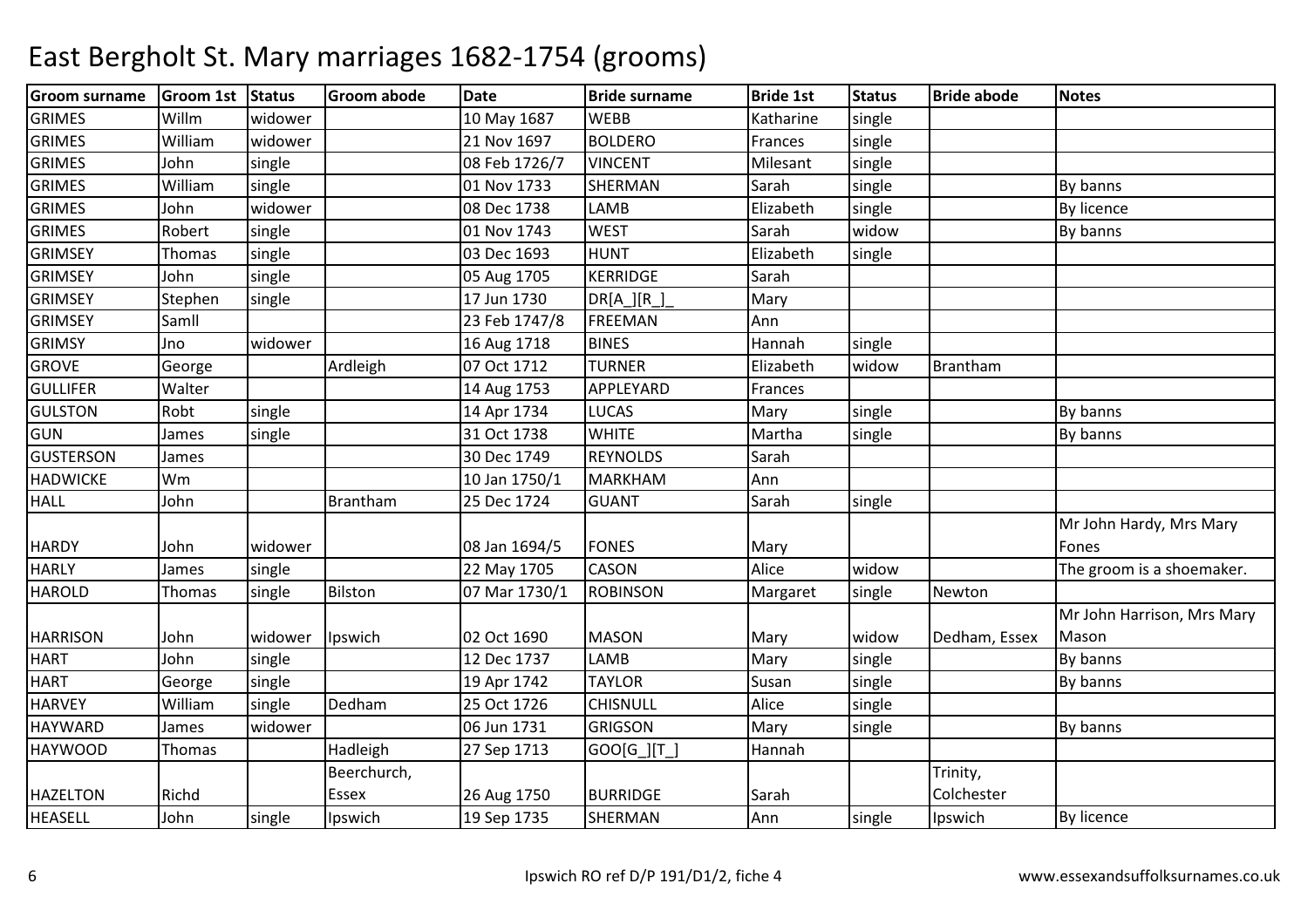#### Groom surnamee |Groom 1st |Status | Groom abode | Date | Bride surname | Bride 1st | Status | Bride abode | Notes HOLBOCK K Nathanael single Hadleigh 16 Feb 1704/5 EVERET Flizabeth single Hadleigh HOW Thomas single 10 Oct 1744 GLANDFIELD Elizabeth singleBy banns. The groom is Thomas How junr.**HOW**  Saml 06 Nov 1746 GULLIFER Sarah **HUBBERT** T Thomas 22 Oct 1713 22 Oct 1713 HARDY Elizabeth<br>26 Jul 1738 JENNINGS Jane **HUCKSON** N Tho. widower Capel 26 Jul 1738 JENNINGS Jane single By banns HUNNIBALJames single 30 Oct 17011 GILES Dorothy single HUNNIBALJames Widower 1 05 Nov 1723 MORGANN Rose single HUNNIBALLJames Isingle 19 Oct 1743**SHERMAN** N Sarah single By banns HUNT Richardsingle 105 Nov 1693 PRESTON<br>30 Dec 1713 CHISNULL N Mary single JARVIS Jno0 30 Dec 1713 CHISNULL Susanna JEEKS Edwardwidower 22 Feb 1725/6 HAMMOND<br>single 06 Oct 1742 NICHOLLS Sarah single<br>Mary single JOHNN 100hn single 106 Oct 1742 NICHOLLS Mary single Pettistree By licence KEBBLERobt single 27 Feb 1723/4WILES **Elizabeth**  single KEER John widower Framlinghamm 20 May 1731 FAIRFAX Frances widow By licence KERRYJames Widower | 26 May 1729 POWLINGG Sarah single By banns KEYSamuel | 1 CARTER Elizabeth KINGG **Daniel Single 19 Apr 1737 HYHAM**  Judith single By banns LAFORDD Ralph single 08 Nov 1724 BOULDER Martha single LARRETT Jonas 22 Mar 1719/20 DUNCOMBE ElizabethLARRETTJonas widower 25 Aug 1726<br>Francis 12 Jan 1722/3 CHISNULL Martha Single<br>SMITH Ann LEACHH Francis | 12 Jan 1722/3 SMITH Ann LEVIS Jnosingle Capel 18 May 1718 RIVERS Sarah<br>
18 May 1718 RIVERS Sarah<br>
196 Feb 1710/1 LOCK Susan **LEWES**  Richard widower Shelly 06 Feb 1710/1 LOCK Susan single Stoake LEWES Johnn widower 09 Nov 1725 LEVIS Elizabeth single LEWES Johnwidower | 12 Nov 1732 SPINDLER R Rebecca single By banns LEWIS Anthony 24 Apr 1730 DICKERSON? ElizabethBy banns. Bride's surname is very faint.LEWIS Edwardsingle Strattford 125 Aug 1734 FINCH H Ann Single By banns LEWIS John single Stoke by Nayland20 Jun 1743 | PRATT | Catharine | single Stoke by Nayland By licence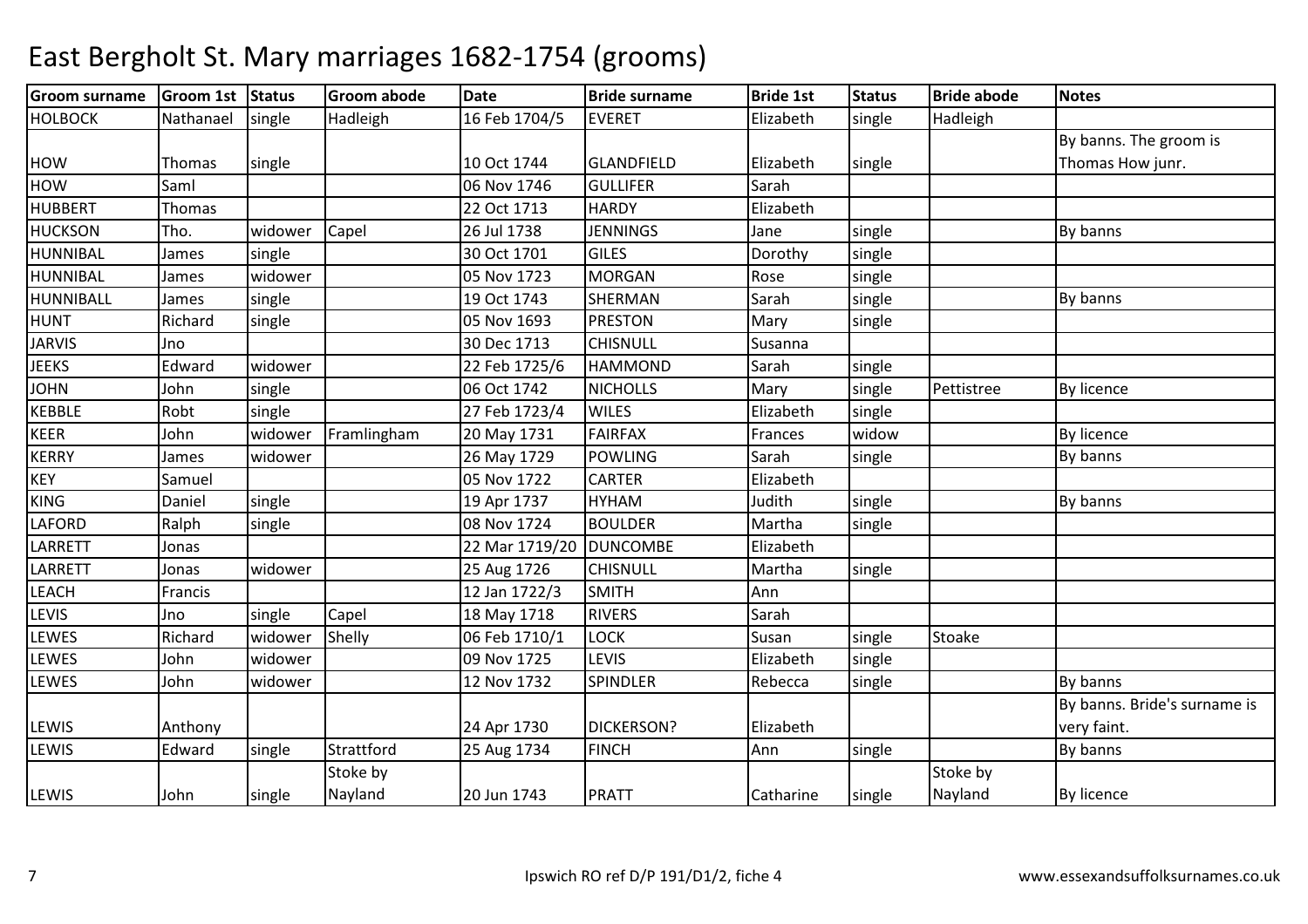| <b>Groom surname</b> | Groom 1st Status |         | <b>Groom abode</b> | <b>Date</b>   | <b>Bride surname</b> | <b>Bride 1st</b> | <b>Status</b> | <b>Bride abode</b> | <b>Notes</b>            |
|----------------------|------------------|---------|--------------------|---------------|----------------------|------------------|---------------|--------------------|-------------------------|
|                      |                  |         |                    |               |                      |                  |               |                    | The groom is a poor     |
| <b>LINCH</b>         | Richard          | widower |                    | 02 Nov 1699   | <b>COOPER</b>        | Lydia            | single        |                    | shoemaker               |
|                      |                  |         | Marks Tey,         |               |                      |                  |               |                    |                         |
| <b>LIVERMORE</b>     | George           |         | Essex              | 01 Aug 1717   | <b>HUTTON</b>        | Mary             |               | <b>Buers Magna</b> |                         |
| LOCKWOOD             | Robt             |         |                    | 30 Sep 1744   | <b>STEGGOLD</b>      | Ruth             |               | Brantham           | By banns                |
| <b>LOT</b>           | Robert           | single  |                    | 08 Dec 1732   | <b>LOTT</b>          | Mary             | single        |                    | By banns                |
| <b>LOT</b>           | Haran            | single  |                    | 27 Dec 1740   | LOT                  | Hannah           | single        |                    |                         |
| LOTT                 | Jno              |         |                    | 03 Oct 1751   | <b>COOPER</b>        | Sarah            |               |                    |                         |
| <b>LUFF</b>          | John             | single  |                    | 17 Oct 1700   | <b>GREEN</b>         | Mary             | single        |                    | The groom is a labourer |
| <b>LYDEE</b>         | John             | single  | Shotly             | 09 Oct 1692   | <b>MARTIN</b>        | Susanna          | single        | Houghton           |                         |
| <b>MANHOOD</b>       | Jno.             |         |                    | 09 Oct 1746   | <b>ORMS</b>          | Sarah            |               |                    |                         |
| <b>MANNING</b>       | Joseph           | single  |                    | 10 Jun 1727   | <b>WATTS</b>         | Mary             | single        |                    |                         |
| <b>MANNING</b>       | Robt             | single  | Ringsale           | 16 Jun 1740   | <b>NEEVE</b>         | Mary             | single        | Nettlestead        | By licence              |
| <b>MANSON</b>        | John             | single  | Horsley            | 09 Nov 1736   | <b>THOMPSON</b>      | Mary             | spinster      | Wikes, Essex       | By licence              |
| <b>MARLER</b>        | Thomas           |         |                    | 12 Oct 1712   | <b>HAWES</b>         | Mary             | widow         |                    |                         |
| <b>MARSH</b>         | Samuel           | single  |                    | 26 Mar 1744   | <b>WITHERS</b>       | Mary             | single        |                    | By banns                |
| <b>MARTIN</b>        | Robert           |         |                    | 12 Sep 1682   | <b>SPINK</b>         | Mary             |               |                    |                         |
| <b>MARTIN</b>        | Henry            | single  | Needham            | 04 Aug 1725   | <b>RUFFELL</b>       | Catharin         | single        | Rinksall           |                         |
| <b>MATTLOCK</b>      | Lewis            | single  | Wheely             | 29 Jun 1735   | <b>NAPPETT</b>       | Martha           | single        | Wheely             | By licence              |
| <b>MAY</b>           | Henry            |         | Langham            | 28 May 1717   | <b>GRIMSY</b>        | Ann              |               |                    |                         |
| <b>MAY</b>           | Thomas           |         |                    | 25 Sep 1723   | <b>CHISNULL</b>      | Mary             |               |                    |                         |
|                      |                  |         |                    |               |                      |                  |               | <b>Bury</b>        |                         |
| <b>MAYER</b>         | Richard          |         | Thetford           | 21 May 1689   | <b>BANKS</b>         | Elenour          | single        | St Edmonds         | The groom is a gent.    |
| <b>MENS</b>          | Symon            | widower | Royden             | 10 Jan 1710/1 | <b>TAYLR</b>         | Rebeccha         | single        |                    |                         |
| <b>MONSON</b>        | Jno              |         |                    | 04 Jul 1751   | <b>NORMAN</b>        | <b>Bridget</b>   |               |                    |                         |
| <b>MOOR</b>          | Charles          |         |                    | 01 Oct 1751   | <b>COOK</b>          | Sar.             |               |                    |                         |
| <b>MORGAN</b>        | George           |         |                    | 17 Feb 1722/3 | <b>PAGE</b>          | Catharine        |               |                    |                         |
| <b>MORGAN</b>        | George           | single  |                    | 21 Apr 1741   | <b>STOW</b>          | Elizabeth        | single        |                    | By banns                |
| <b>MORRIS</b>        | Daniel           | widower | Nayland            | 18 Apr 1737   | <b>ABBOTT</b>        | Ann              | single        | Hadley             | By licence              |
| <b>MORTELL</b>       | Edward           |         | Brantham           | 08 Jul 1746   | <b>VEAZY</b>         | Eliz.            |               | Brantham           | By banns                |
| <b>MOTT</b>          | Thos             |         |                    | 24 Sep 1746   | <b>COLE</b>          | Sarah            |               |                    |                         |
| MOTT?                | John             | widower |                    | 26 Mar 1695   | <b>LAURENCE</b>      | Sarah            | single        |                    |                         |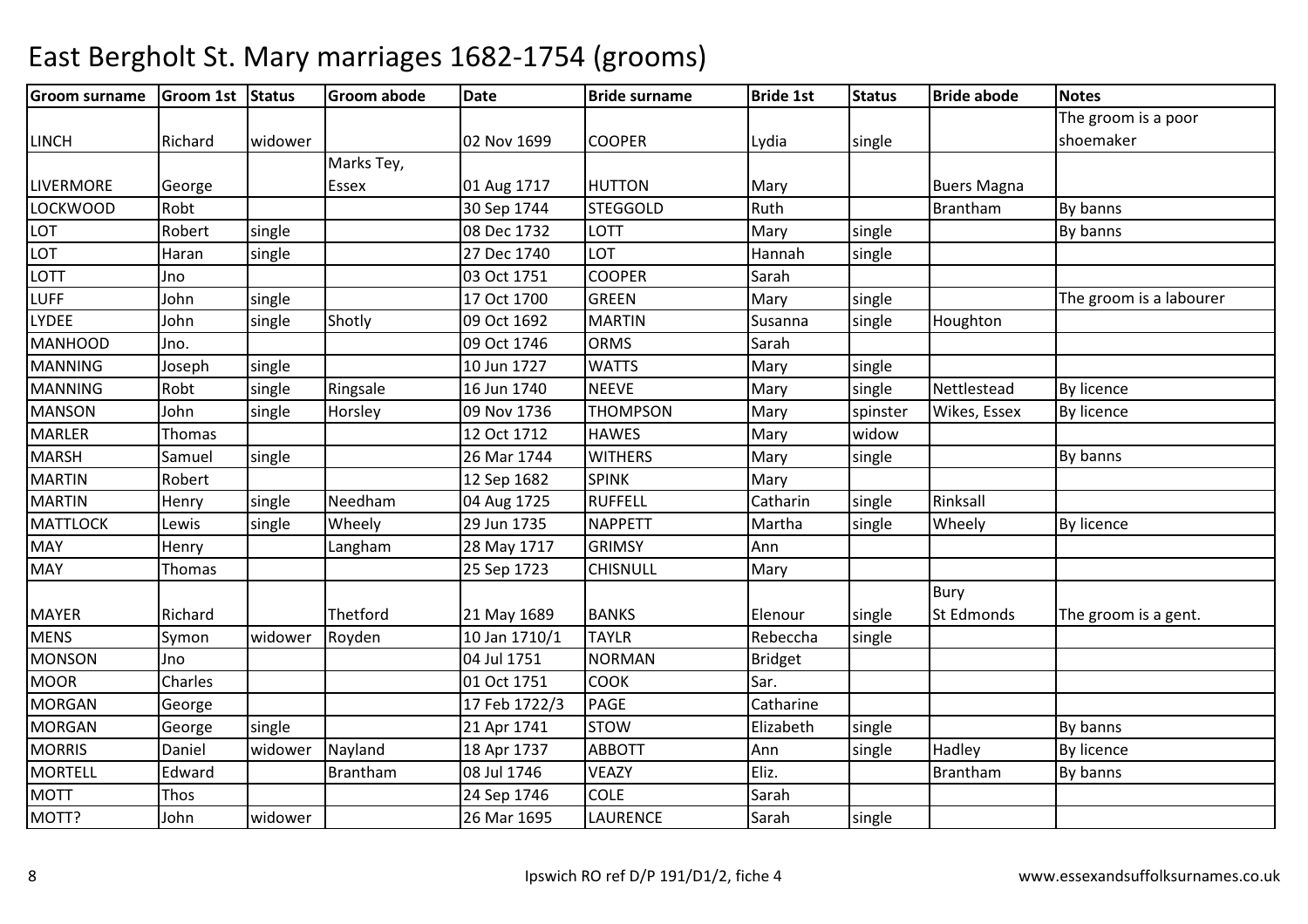#### Groom surnamee |Groom 1st |Status | Groom abode | Date | Bride surname | Bride 1st | Status | Bride abode | Notes **MOYS** Tho. single Capel 10 Nov 1725PAIN<br>PONDER N Judith single **MUNNINGS**  Johnwidower 24 Dec 1696 PONDER<br>
single Hindlesham 16 Mar 1730/1 LAURENCE Elizabeth Single MUNNINGS Johnsingle Hindlesham m 16 Mar 1730/1 LAURENCE Dinah single Stutton **MUNSON** N Robt single Boxted 28 Apr 1728 WEST Mary single By banns MUNTJames single Great Oakeley 10 Sep 1733<br>08 Oct 1685 SCOFELL Sarah<br>HOMAN Hanna single Wiks By licence NEWMANN Henry widower 08 Oct 1685 HOMAN Hannah widow NEWMANN Thomas 28 Jul 1728 RATTLE Sarah By banns NEWMANN Tho. widower 20 Nov 1733 GIRLING Sarah single By banns NEWMANN Thomas widower 28 Jun 1736 DAVY Ann single By banns NEWMANN John single 17 May 1744 NEWMAN Sarah single By banns NEWMANN Thos 14 Jan 1750/1 JARMIGE Mary **NICHOLLS**  Johnn single 15 Jul 1736 COVIEL Elizabeth single 15 By banns NORMANN Jacob 10. 30 Aug 1752 ALLESTONE Eliz. NUNS John 1 19 Feb 1698/9 GRIMES Mary single single The groom is a poor carpenter.**OLYFER** R 1990 and Disingle Kersey 130 Jul 1729 LAURENCE Rose single Holbroke By licence. ORMES JohnSingle 23 Oct 1729 ASKEW<br>Thos 127 Oct 1748 MARKE Sarah single By banns ORRIS27 Oct 1748 MARKHAM Mary OVERERL Tho. Single 1 30 Dec 1733 RAINBIRD Rebecca Single Stoke in Ipswich By licencePAGEPeter | Brantham 22 Apr 1712 RIVETT Dniah<br>09 Sep 1739 GOOD[E ][N ][E ] Ann PAGE Williamm | single | 09 Sep 1739 | GOOD[E\_][N\_][E\_] Ann | single single PARKER? Georgesingle Shotley 19 Jul 1727<br>Rrantham? 17 Dec 1722 7 SPALL Abigail single Shotley PARRR John Brantham? 17 Dec 1722 JORDAN N Susan Susan Solat PASKELL Johnwidower | 15 Oct 1744 WELLHAM M Elizabeth widow By banns PEACOCK James single Greenwich, Kent21 Dec 1735 WARD Ann Single By licence PEAKK John 1683/4 ELLIS Este Fedelis PEAK John 20 Sep 1723 BOULDERBOULDER Thomasin<br>HUBBERT Elizabeth PEEKK 1990 | John Single 1990 | 1700 | HUBBERT | Elizabeth | single 1991 | The groom is a labourer PENNOCK Willmm | single | Viks? | 02 Jan 1723/4 | WEBB | Catharine PERIMANN |John |widower | 16 Aug 1741 |PARKER | Sarah |single | By licence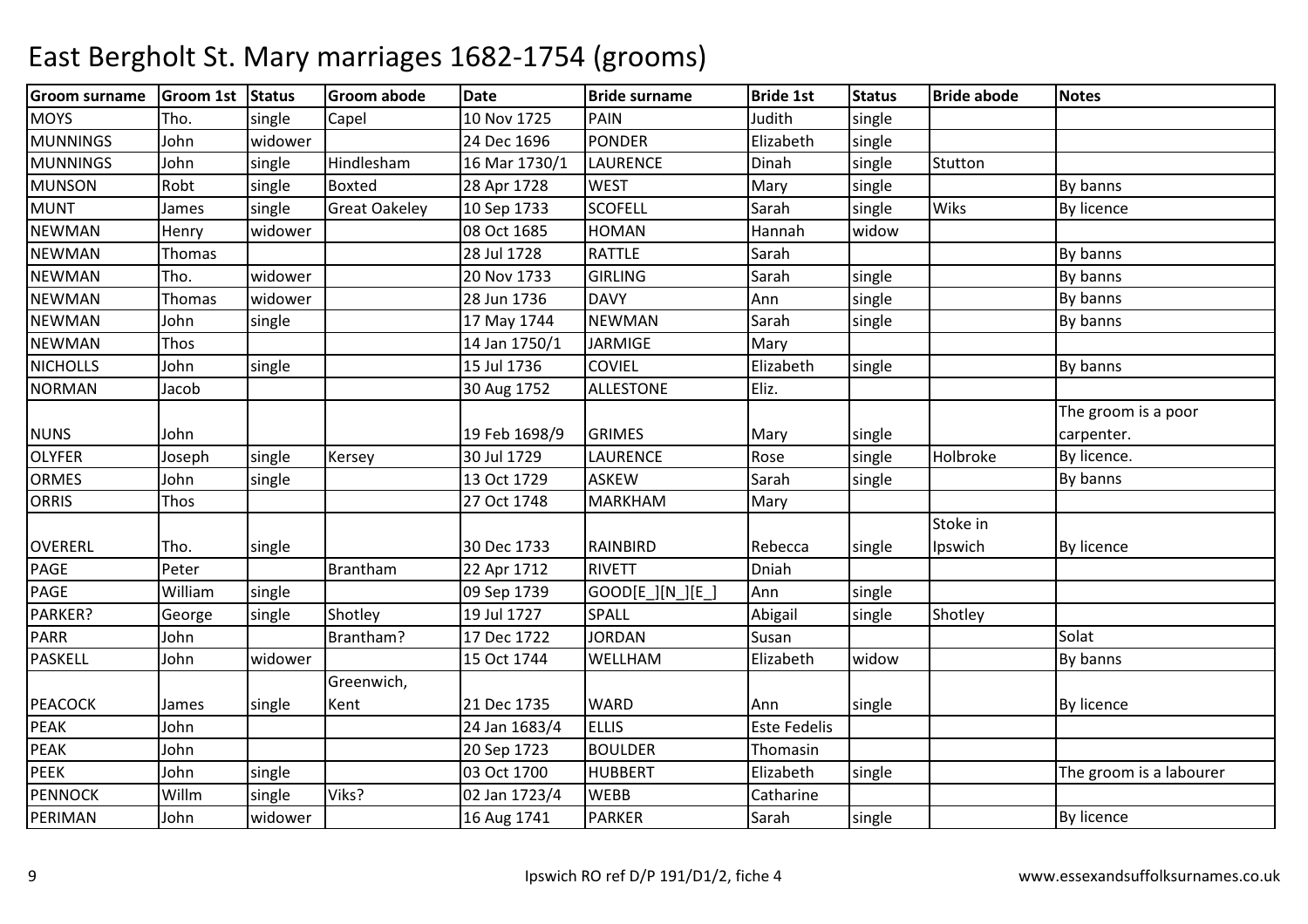| <b>Groom surname</b> | Groom 1st Status |         | Groom abode     | <b>Date</b>    | <b>Bride surname</b> | <b>Bride 1st</b> | <b>Status</b> | <b>Bride abode</b>  | <b>Notes</b>                 |
|----------------------|------------------|---------|-----------------|----------------|----------------------|------------------|---------------|---------------------|------------------------------|
| <b>PERKINS</b>       | Thomas           |         |                 | 19 Nov 1691    | <b>DUBBLE</b>        | Mary             |               |                     |                              |
| <b>PERKINS</b>       | Thomas           | widower |                 | 27 Feb 1692/3  | <b>STUDD</b>         | Rachell          | widow         |                     | Thomas Perkins jun.          |
| <b>PERKINS</b>       | William          | widower |                 | 31 Jan 1702/3  | <b>HOWSEGO</b>       | Tamasin          | widow         |                     |                              |
| PERRIMAN             | Thomas           |         |                 | 08 Feb 1712/3  | <b>PASHALL</b>       | Susan            |               |                     |                              |
| PERRIMENT            | Samuel           | single  |                 | 04 Sep 1739    | <b>WATTS</b>         | Elizabeth        | widow         |                     | By banns                     |
| PERRYMAN             | Tho.             | widower |                 | 01 Jul 1722    | <b>BRASIER</b>       | Frances          |               |                     |                              |
| PIT                  | William          | single  |                 | 25 May 1713    | <b>BISHOP</b>        | Elizabeth        | single        | <b>St Mary Elms</b> |                              |
| <b>PITT</b>          | William          | widower |                 | 04 Jun 1724    | <b>COBBAL</b>        | Esther           | single        |                     |                              |
| <b>PITT</b>          | Willm            | widower |                 | 01 Jun 1731    | <b>COOK</b>          | Ann              | widow         | Raydon              | <b>By licence</b>            |
| <b>PITT</b>          | James            | single  |                 | 19 Feb 1739/40 | <b>CHISNELL</b>      | Elizabeth        | single        | Misley, Essex       | By licence?                  |
| <b>PITT</b>          | Robt             |         |                 | 09 Oct 1746    | <b>NORMAN</b>        | Judith           |               |                     |                              |
|                      |                  |         |                 |                |                      |                  |               |                     | By banns. Bride's surname is |
| POD                  | Thomas           | single  | Arbarton        | 14 Oct 1729    | $[E]^{*}T$           | Mary             | single        |                     | very faint.                  |
| <b>POOLLEY</b>       | Isaac            | single  | Pelding, Essex  | 05 Nov 1734    | <b>MANNING</b>       | Rose             | single        |                     | <b>By licence</b>            |
| <b>POTTER</b>        | Willm            |         |                 | 24 Nov 1717    | <b>CLERK</b>         | Mary             |               |                     |                              |
| PROOM                | Thomas           |         | Stomarket       | 29 Jan 1724/5  | <b>GRIMES</b>        | Catherine        |               |                     |                              |
| PROOM                | John             |         | St Edmundsbury  | 13 Jan 1725/6  | <b>STEVENS</b>       | Sarah            |               |                     |                              |
| PROOM                | Thomas           | widower |                 | 28 Nov 1728    | <b>ORMS</b>          | Sarah            | single        |                     |                              |
| <b>PURSLEY</b>       | Edward           | single  | <b>Brantham</b> | 27 Jan 1739/40 | <b>GISLINGHAM</b>    | Sarah            | single        |                     | By banns                     |
| <b>QUILTER</b>       | Willm            |         |                 | 27 Oct 1728    | <b>STEVENS</b>       | Elizabeth        | single        |                     | By banns                     |
| RAINSBERGH           | Laurence         | single  | Ipswich         | 02 May 1742    | <b>BOYDEN</b>        | Susan            | single        | Ipswich             | <b>By licence</b>            |
| <b>RALPH</b>         | John             | single  |                 | 12 Aug 1733    | SHERMAN              | Susanna          | single        | Holbroke            | <b>By licence</b>            |
| <b>RALPH</b>         | Thos             |         |                 | 30 Oct 1753    | <b>PURSLEY</b>       | Sar.             |               |                     |                              |
| RANDELL              | Wm.              |         |                 | 24 Sep 1751    | <b>GARNHAM</b>       | Rebecca          |               |                     |                              |
| <b>RATLIFF</b>       | Edward           | single  | Boxford         | 16 Feb 1718/9  | <b>SPELL</b>         | Susan            | single        | Hadleigh            |                              |
| <b>RATLIFT</b>       | Thomas           |         | Stoak           | 19 May 1713    | <b>WARNER</b>        | Hannah           | widow         |                     |                              |
| <b>RAVEN</b>         | Saml             |         |                 | 12 Jan 1746/7  | BRACKE[C_]T          | Hannah           |               |                     |                              |
| REDGRAVE             | John             | widower |                 | 24 Dec 1733    | <b>COOK</b>          | Elizabeth        | widow         |                     | By banns                     |
| <b>RENNOLDS</b>      | John             | single  | Harwich         | 24 Jun 1697    | <b>PAGE</b>          | Sarah            | single        |                     |                              |
| <b>RENNOLDS</b>      | William          | single  |                 | 05 Nov 1702    | <b>STARKIPP</b>      | Grace            | single        |                     |                              |
| <b>REYNOLDS</b>      | Abraham          | widower |                 | 25 Aug 1734    | <b>MERRINGTON</b>    | Susan            | single        |                     | <b>By licence</b>            |
| <b>REYNOLDS</b>      | Abraham          | widower |                 | 07 Dec 1739    | WELHAM               | Sarah            | single        |                     | By banns                     |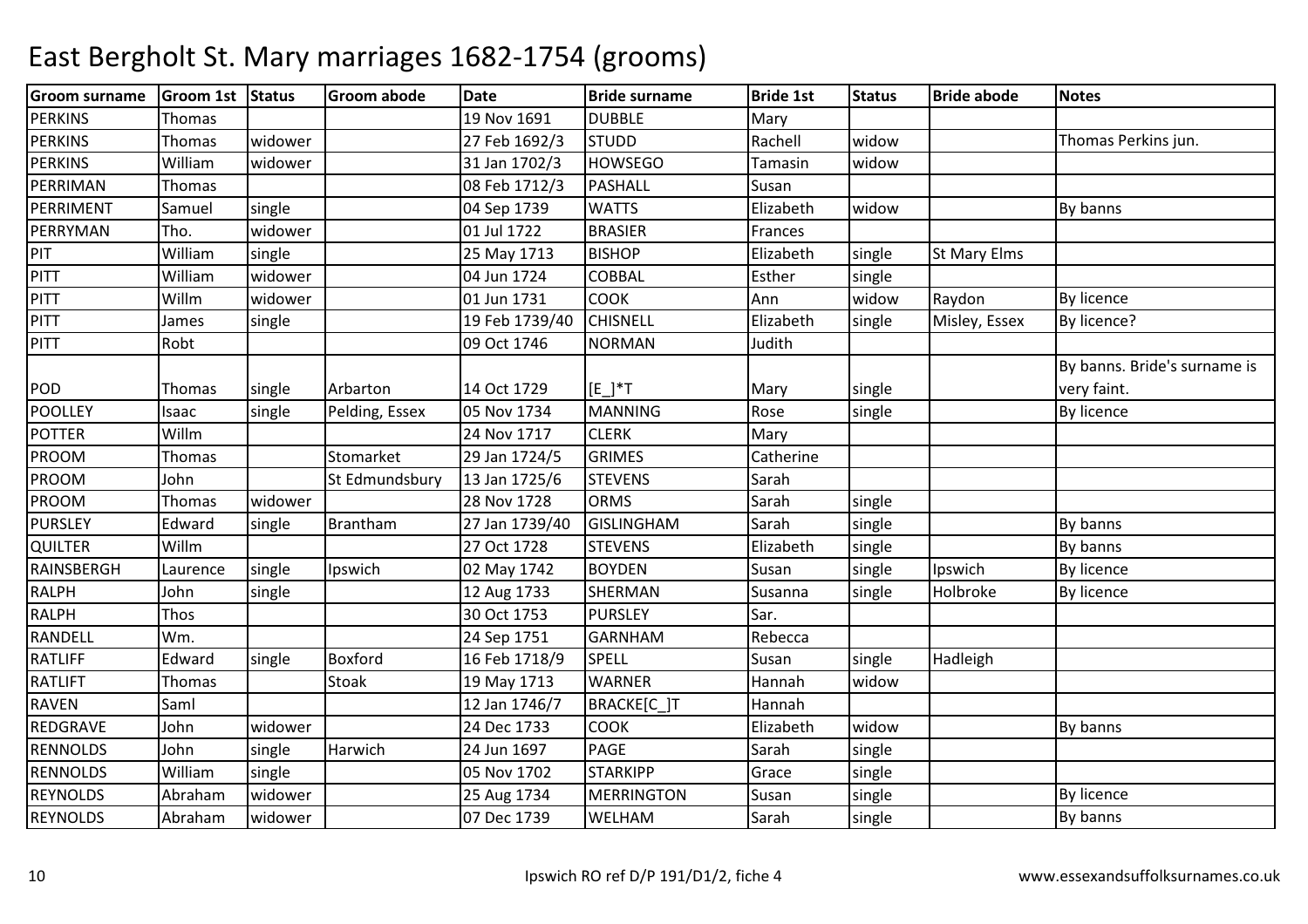| <b>Groom surname</b> | Groom 1st Status |         | <b>Groom abode</b> | <b>Date</b>   | <b>Bride surname</b> | <b>Bride 1st</b> | <b>Status</b> | <b>Bride abode</b>   | <b>Notes</b>               |
|----------------------|------------------|---------|--------------------|---------------|----------------------|------------------|---------------|----------------------|----------------------------|
| <b>REYNOLDS</b>      | Abraham          |         |                    | 13 Jan 1751/2 | PITT                 | Sarah            |               |                      |                            |
| <b>RICHARDSON</b>    | Robert           | widower |                    | 31 Mar 1723   | GRIMES?              | Frances          | widow         |                      |                            |
| RIDNALL              | Francis          |         | Ipswich            | 30 Mar 1704   | <b>BRIGHT</b>        | <b>Bridget</b>   |               | Ipswich              | <b>By licence</b>          |
| <b>RIVERS</b>        | John             | single  | Stutton            | 15 Jan 1693/4 | <b>GARNET</b>        | Tamasin          | single        | Brantham             |                            |
| <b>ROBERT</b>        | Edmond           | widower |                    | 14 Feb 1711/2 | <b>HASEL</b>         | Jane             | single        |                      |                            |
| <b>ROBERTS</b>       | Edmond           | widower |                    | 01 Feb 1707/8 | <b>FORSDICK</b>      | Prudence         | single        |                      |                            |
|                      |                  |         | Little Bentley,    |               |                      |                  |               |                      |                            |
| <b>ROFFE</b>         | John             |         | Essex              | 04 Nov 1701   | [H_]ARR              | Ann              |               |                      |                            |
| <b>ROLF</b>          | John             | widower |                    | 19 Jul 1732   | <b>PARKER</b>        | Martha           |               |                      | <b>By licence</b>          |
|                      |                  |         | Litle Bentley,     |               |                      |                  |               |                      |                            |
| <b>RUSSELS</b>       | Henry            | single  | <b>Essex</b>       | 10 Jul 1738   | <b>ROWSE</b>         | Alice            | single        | Holton               | <b>By licence</b>          |
|                      |                  |         |                    |               |                      |                  |               |                      | By licence. The groom is a |
| <b>SALTER</b>        | Theodore         |         | Langham            | 03 May 1699   | <b>CLERK</b>         | Mary             | single        | Kersey               | yeoman                     |
| <b>SARFE</b>         | Robert           |         | Brantham           | 12 Jun 1707   | <b>CHAPLIN</b>       | Marable          | widow         |                      |                            |
|                      |                  |         | Little Bromly,     |               |                      |                  |               |                      |                            |
| <b>SAUNDERS</b>      | Nathanael        | widower | <b>Essex</b>       | 27 Aug 1707   | <b>ELLIS</b>         | Grace            | widow         |                      |                            |
| SAVEALL              | Peter            |         |                    | 01 Oct 1739   | [T ]ILLER            | Jane             | single        |                      | By banns                   |
| SAWYER               | George           | single  |                    | 19 Jun 1710   | <b>ELLISON</b>       | Sarah            | single        |                      | <b>By licence</b>          |
|                      |                  |         | Little Bromley,    |               |                      |                  |               |                      |                            |
| SAWYER               | John             | single  | Essex              | 01 Feb 1735/6 | <b>MARKHAM</b>       | Sarah            | single        | Brantham             | By licence                 |
| <b>SCARF</b>         | John             |         | Kersy              | 16 Jul 1712   | <b>NUTTON</b>        | Elizabeth        |               | Boxford              |                            |
| SEARSON              | Tobias           |         | Ipswich            | 16 Dec 1711   | <b>CLEERE</b>        | Mary             |               |                      |                            |
| <b>SHAW</b>          | John             | widower |                    | 01 Feb 1693/4 | <b>LADBROOK</b>      | Rachel           |               |                      |                            |
| <b>SHERING</b>       | Thomas           | widower |                    | 21 Jul 1709   | <b>BIGGS</b>         | Sarah            | single        |                      |                            |
| SHERMAN              | Willm            | single  |                    | 21 Oct 1740   | <b>HOUSEGO</b>       | Clemence         | single        |                      | By banns                   |
| <b>SKINNER</b>       | Stephen          | widower |                    | 21 Jan 1691/2 | HUNNIBALL            | Ann              | widow         |                      |                            |
| <b>SMITH</b>         | Thomas           | widower |                    | 26 Jun 1712   | <b>MOLE</b>          | Elizabeth        | widow         |                      |                            |
| <b>SMITH</b>         | Samuel           |         | Colchester         | 25 Nov 1723   | <b>COBBLE</b>        | Mary             |               |                      |                            |
| <b>SMITH</b>         | Daniel           | single  | $F_o[r][t']^*$     | * * 1728      | <b>KING</b>          | Mary             | single        | $F_o[r_{i}][t_{i}]*$ |                            |
| <b>SMITH</b>         | Thomas           | single  |                    | 05 Dec 1735   | <b>GREEN</b>         | Mary             | single        |                      | By banns                   |
| <b>SMITH</b>         | John             | single  | Ramsey, Essex      | 26 Oct 1739   | <b>AMES</b>          | Ann              | single        | Ramsey, Essex        | <b>By licence</b>          |
| <b>SMITH</b>         | Willm            |         | Manningtree        | 25 Sep 1745   | <b>GOSNALD</b>       | Eliz.            |               | Colchester           | <b>By licence</b>          |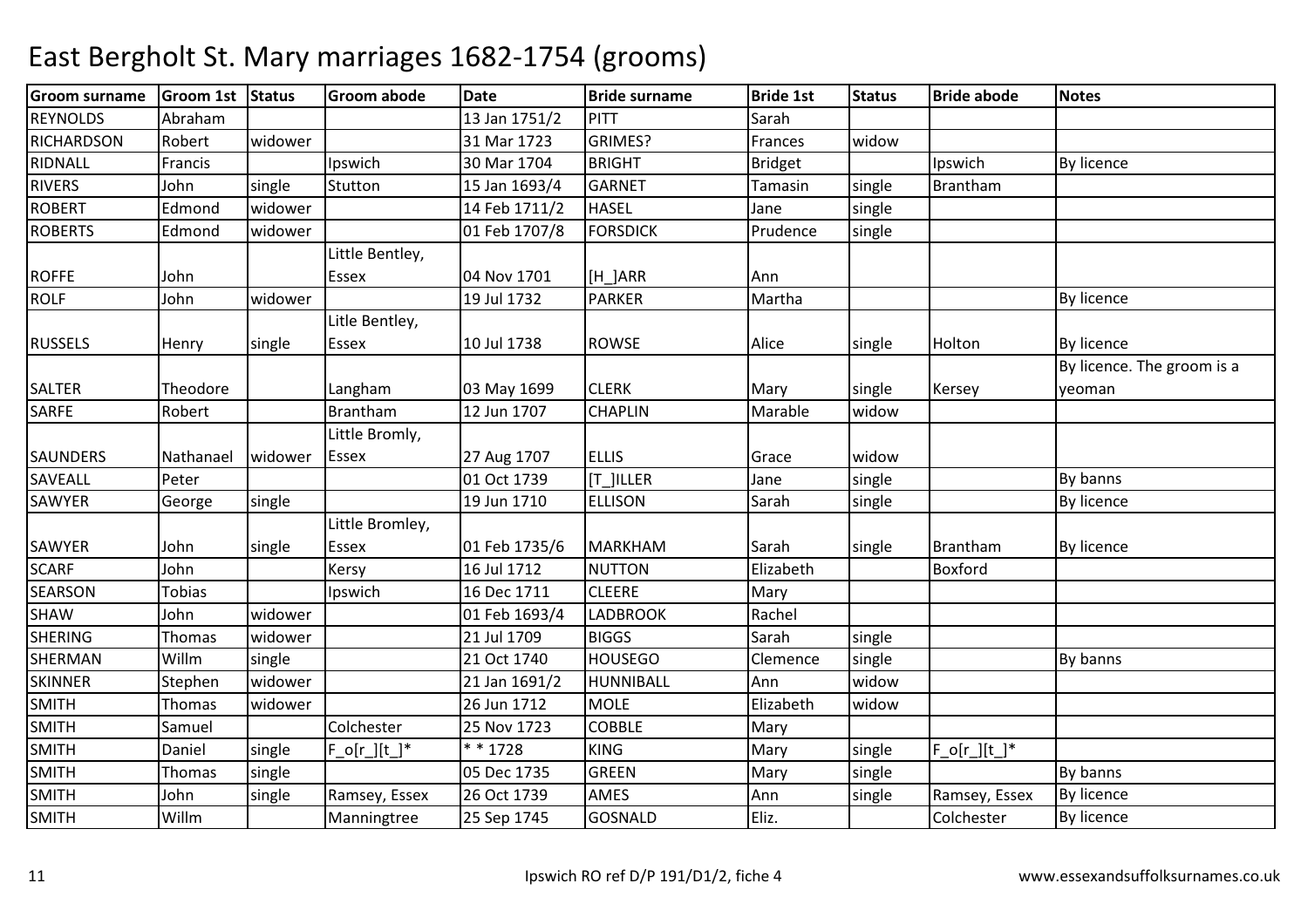| <b>Groom surname</b> | Groom 1st Status |         | <b>Groom abode</b>   | <b>Date</b>   | <b>Bride surname</b>   | <b>Bride 1st</b> | <b>Status</b> | <b>Bride abode</b> | <b>Notes</b>                    |
|----------------------|------------------|---------|----------------------|---------------|------------------------|------------------|---------------|--------------------|---------------------------------|
| SPARROU              | John             |         | Long Melford         | 31 Dec 1724   | <b>GOODCHILD</b>       | Hannah           |               |                    |                                 |
| <b>STANHARD</b>      | John             | single  | Shotly               | 29 May 1694   | <b>MAYER</b>           | Frances          | single        | Houghton           |                                 |
| <b>STORY</b>         | Benjamin         | widower |                      | 19 Sep 1737   | <b>WILLET</b>          | Elizabeth        | single        |                    | By banns                        |
| <b>STOWERS</b>       | George           |         | <b>Stoke Nayland</b> | 27 Mar 1722   | <b>ROBERTS</b>         | Anne             |               |                    |                                 |
|                      |                  |         |                      |               |                        |                  |               |                    | Not clear if the year is 1746/7 |
| <b>SWAINE</b>        | Wm               |         | Ipswich              | 21 Mar 174    | <b>WARD</b>            | Sarah            |               | Ipswich            | or 1747/8                       |
| <b>THIRSBY</b>       | William          | widower | Brampford            | 28 Sep 1714   | DOWSEW?                | Susan            |               |                    |                                 |
| <b>THIRSBY</b>       | William          | widower |                      | 24 Jan 1716/7 | <b>BROWNRIG</b>        | Mary             | single        |                    |                                 |
| <b>THIRTEEN</b>      | Matthew          | single  |                      | 27 Mar 1744   | CAGE                   | Millisent        | widow         |                    | By banns                        |
|                      |                  |         |                      |               |                        |                  |               |                    |                                 |
| <b>THIRTEEN</b>      | Matt             |         |                      | 17 * 1747     | <b>ASHLY</b>           | Sarah            |               |                    | Month not given in register.    |
|                      |                  |         | Stoke by             |               |                        |                  |               | Stoke by           |                                 |
| <b>TILL</b>          | John             | widower | Nayland              | 26 Aug 1732   | <b>JARVIS</b>          | Ann              | single        | Nayland            | By licence.                     |
| <b>TIMPALY</b>       | John             |         |                      | 27 Nov 1701   | <b>BRUNNING</b>        | Elizabeth        |               |                    | Solut. Mr John Timpaly.         |
| <b>TIMPERLEY</b>     | John             | single  | Hintlesham           | 02 Jun 1743   | <b>NORMAN</b>          | Mary             | widow         | Hintlesham         | By licence                      |
| <b>TORBALL</b>       | Robert           | widower |                      | 16 Oct 1734   | <b>DENNINGTON</b>      | Ann              | single        |                    | By banns                        |
| <b>TRACY</b>         | John             |         |                      | 10 Jun 1684   | <b>TILLETSON</b>       | Rebeccha         |               |                    |                                 |
| <b>TRENHAM</b>       | Thomas           | single  |                      | 01 Feb 1707/8 | <b>RENNOLDS</b>        | Mary             | single        |                    |                                 |
| <b>TURNER</b>        | Abraham          | single  | Much Leis?           | 07 Jun 1724   | <b>PAGE</b>            | Susan            | single        |                    |                                 |
| <b>TURNER</b>        | Joseph           | single  |                      | 23 Oct 1733   | <b>HOUSEGO</b>         | Christian        | single        |                    | By banns                        |
| <b>TURTLE</b>        | Robert           |         |                      | 14 Oct 1683   | <b>WADE</b>            | Martha           |               |                    |                                 |
| <b>VESEY</b>         | Charles          | single  |                      | 09 Nov 1735   | <b>ABBOT</b>           | Elizabeth        | single        |                    | By banns                        |
| <b>WARD</b>          | Samuel           |         | Layham               | 27 Dec 1703   | <b>HAMMOND</b>         | Rebeccka         |               |                    |                                 |
|                      |                  |         | Washbrook,           |               |                        |                  |               |                    |                                 |
| <b>WARNER</b>        | Henry            | widower | Suffolk              | 12 Oct 1709   | RIDDLESDEN             | Elizabeth        | widow         |                    |                                 |
| <b>WARREN</b>        | Charls           |         | Manningtree          | 11 Feb 1715/6 | $DA[N_{  }][L_{  }]$ S | Sarah            | single        | Ipswich            | The groom is a mariner          |
| <b>WATSON</b>        | John             | widower |                      | 20 Dec 1736   | <b>CHINNERY</b>        | Martha           | widow         |                    | By banns                        |
| WATSON?              | John             | single  |                      | 01 Oct 1727   | <b>BRACKET?</b>        | Ann              | single        |                    |                                 |
| <b>WEBB</b>          | Jon.             | widower | Brantham             | 03 Aug 1710   | <b>RIPPERTON</b>       | Ann              | single        |                    |                                 |
| <b>WEBB</b>          | Benjamin         | single  | Dedham               | 17 May 1733   | <b>HART</b>            | Martha           | single        |                    | By banns                        |
| <b>WEBB</b>          | Saml             |         |                      | 11 Jan 1753   | <b>TURNER</b>          | Sar.             |               |                    |                                 |
| <b>WEST</b>          | John             | single  |                      | 09 Apr 1724   | <b>BIGSBY</b>          | Elizabeth        | single        |                    |                                 |